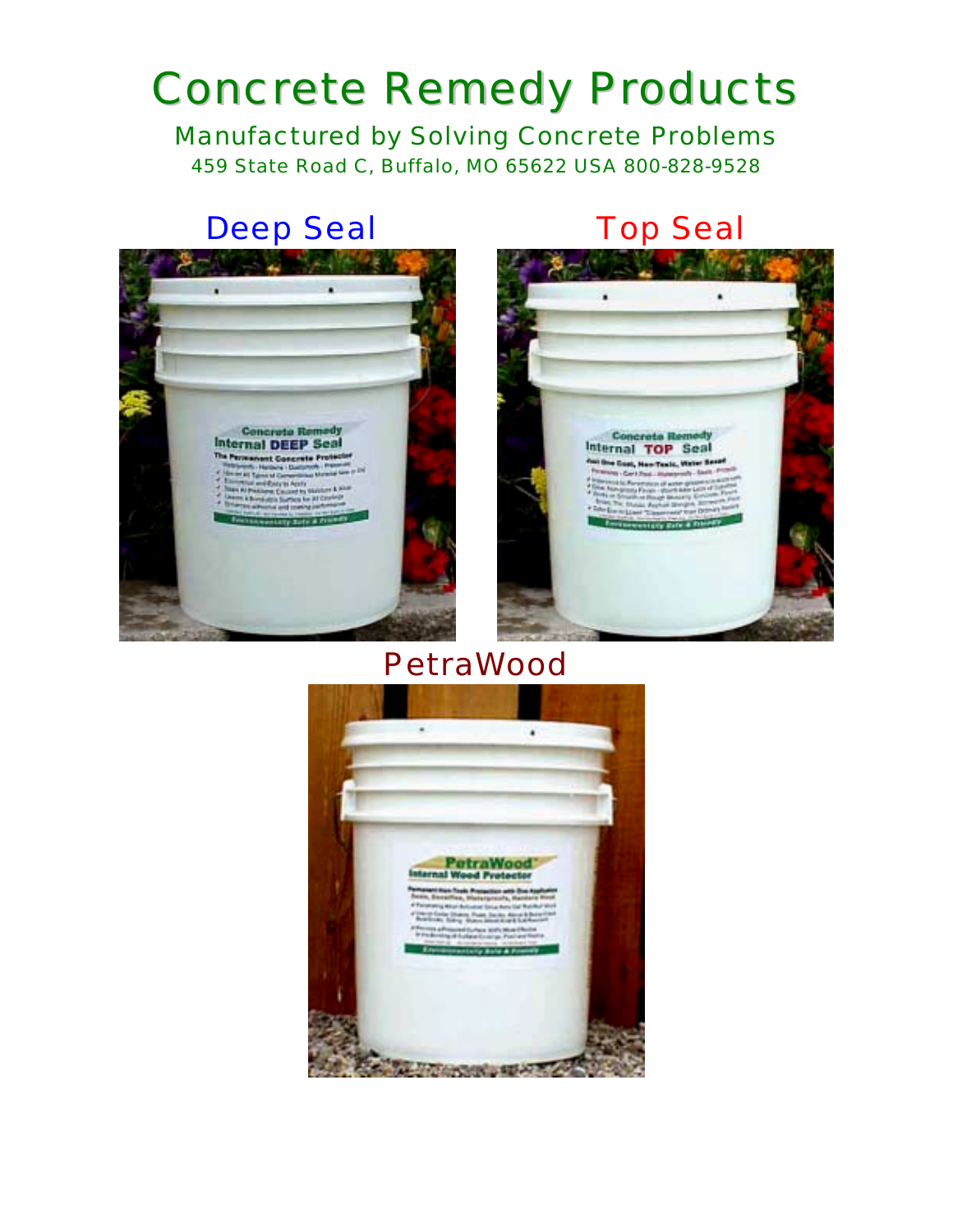## Table of Contents

- Page 4….…….Deep Seal Information
- Page 7………..Top Seal Information

Page 9…….….PetraWood Information

- Page 11…….…Demonstration of How Deep Seal and Top Seal Work
- Page 17…….…Deep Seal MSDS
- Page 19……….Top Seal MSDS
- Page 21……….PetraWood MSDS
- Page 23……….Deep Seal Application
- Page 26……….Top Seal Application
- Page 30……….Test results for Top Seal as non-hazardous for shipping.

Page 34………Instructions for demonstration of how Deep Seal reacts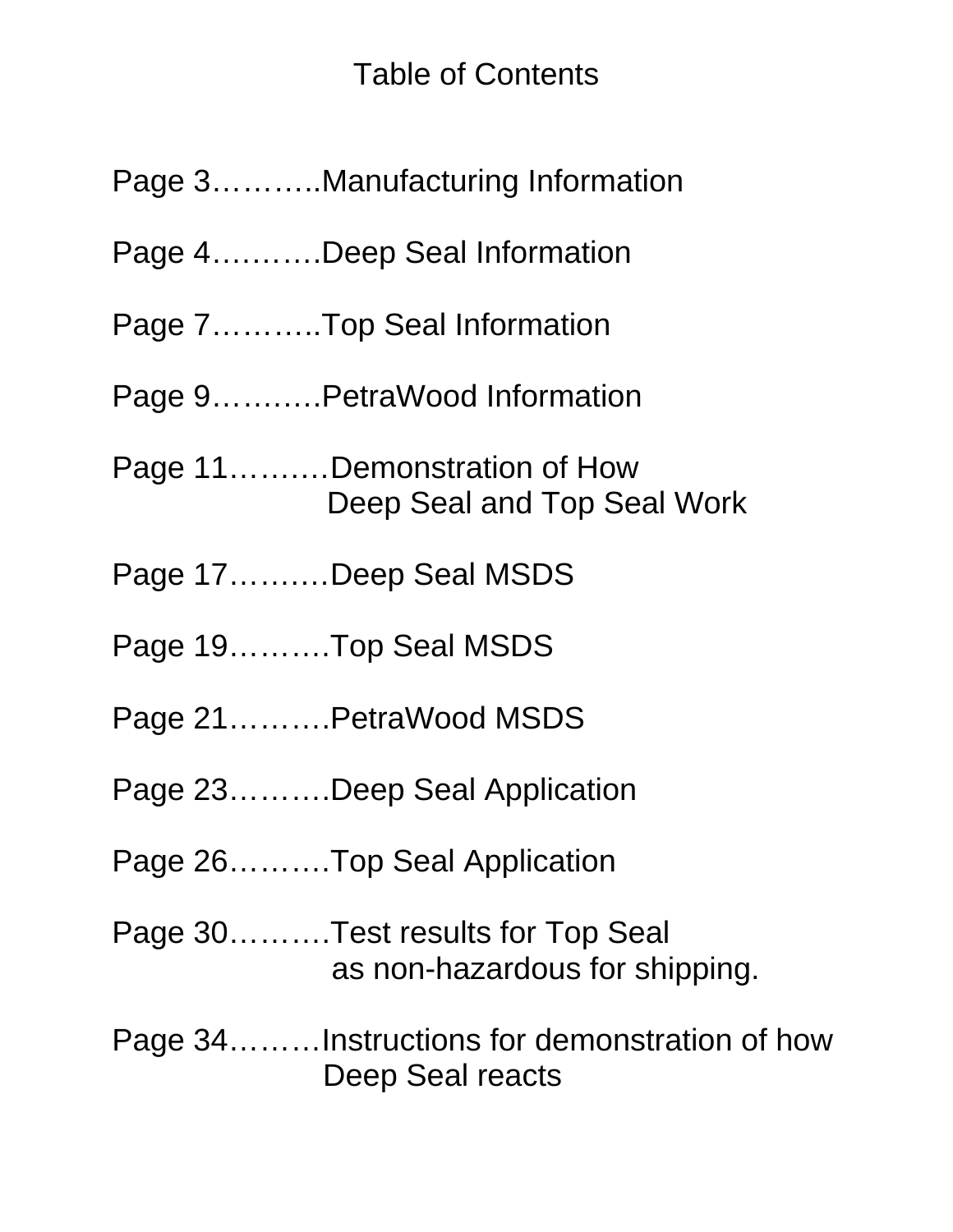**Concrete Remedy products** are manufactured by Solving Concrete Problems by arrangement with Univar USA. Univar USA is the leading chemical distributor in the United States, providing more chemical products and related services than any other company in the marketplace. Additional information about Univar USA is available on the Internet at [http://www.univarcorp.com.](http://www.univarcorp.com/)

The parent company of Univar is Univar N.V. based in Rotterdam, Netherlands. **Univar** is a world leader in chemical distribution with an extensive network of over 200 distribution centers spread across the United States, Canada and 20 countries in Europe. Additional information on Univar is on the Internet at [http://www.univarcorp.com.](http://www.univarcorp.com/)

Because Concrete Remedy products are produced by Univar, customers have the assurance of quality and consistency they deserve. We also have unlimited production capabilities.

#### **Concrete Remedy Products Are:**

- NonToxic & Odorless
- Easy To Apply
- Environmentally Friendly
- Cost Effective Solutions
- Guaranteed

#### **Concrete Remedy Manufacturer's Guarantee**

SolvingConcreteProblems.com and Concrete Remedy believe this information to be true to the best of our knowledge. Our products are of the highest quality and uniform within manufacturing tolerances.

Since no direct control is exercised over product use, no warranty, expressed or implied, is made as to the suitability of products for a particular use or as to the effect of such use, and no liability is assumed, directly or indirectly.

In the event products received were defective at point of manufacture, replacement will be made at no cost to purchaser.

Buyers and users are encouraged to conduct their own tests prior to application.

Contact Information:

Grant Loyd

459 State Road C, Buffalo, MO 65622 USA

800-828-9528

email: grant@solvingconcreteproblems.com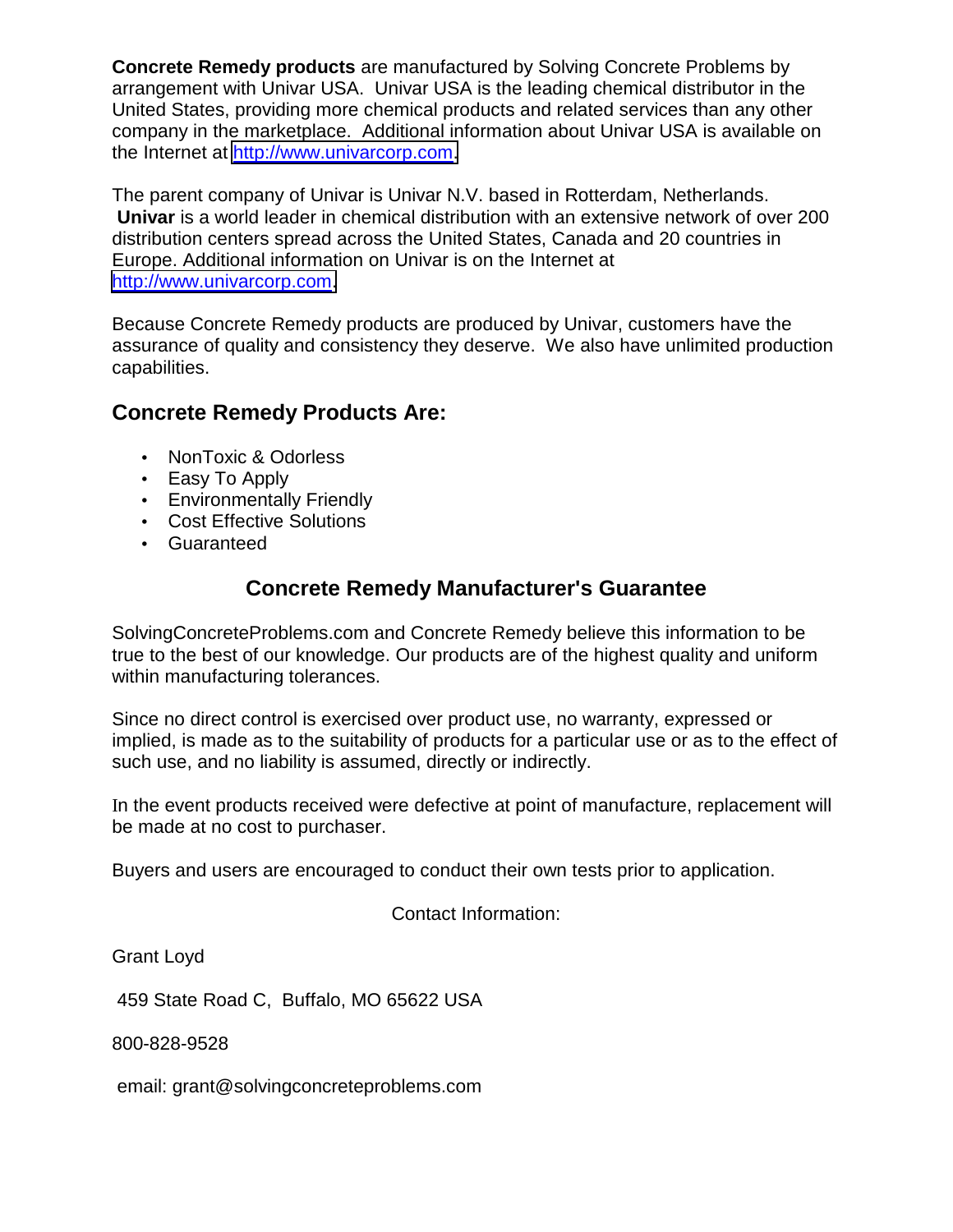

### **PRODUCT DESCRIPTION**

**Concrete Remedy DS (Deep Seal) is an alkali activated chemical penetrating concrete and masonry Stabilizer.**

**Concrete Remedy DS** as a concrete sealant outlasts and outperforms typical sealers with which most people are familiar.

**Concrete Remedy DS NEVER** needs to be reapplied -- Do it once and you NEVER have to reapply the material.

**Concrete Remedy DS is not a surface sealant**, but, an internal concrete **stabilizer** -- Which stops the cause of problems at the source.

#### **How Concrete Remedy Deep Seal (DS) Works**

**Concrete Remedy DS** contains a proprietary catalyst which "pursues moisture" in concrete, and upon contact reacts with the "free" alkali (lime) and calcium hydroxides (already in concrete or masonry) to form a silica gel on the surface of voids and particulate, impregnating the entire depth penetrated. This gel hydrates into glass, turning the entire depth penetrated into a solid mass.

#### **More technically speaking, this is what happens when you apply Deep Seal and why it is a permanent treatment that improves concrete:**

As the silicate solution penetrates the concrete surface, the soluble SiO2 species react with portlandite or calcium hydroxide, (Ca(OH)2) and/or Ca2+ in the pore solution to form calcium silicate hydrate (C-S-H). CSH is the space filling glue phase created when the cement in concrete is hydrated with water.

Portlandite is an undesirable phase in concrete because it precipitates as platelets near aggregates. The result is a porous paste/aggregate interface that increases concrete permeability and reduces compressive strength.

Portlandite is also subject to acid attack and carbonation. Also known as Calcium hydroxide, traditionally called slaked lime or hydrated lime, it is a chemical compound with the chemical formula Ca(OH)2.

In contrast to portlandite, calcium hydroxide Ca(OH)2, C-S-H is the desirable, spacefilling glue phase.

**Applying Deep Seal causes C-S-H to replace portlandite.** The results are: decreased permeability, less susceptibility to acid attack and carbonation enhanced abrasion resistance (that is, dust-proofing), chemical resistance, and durability of the concrete surface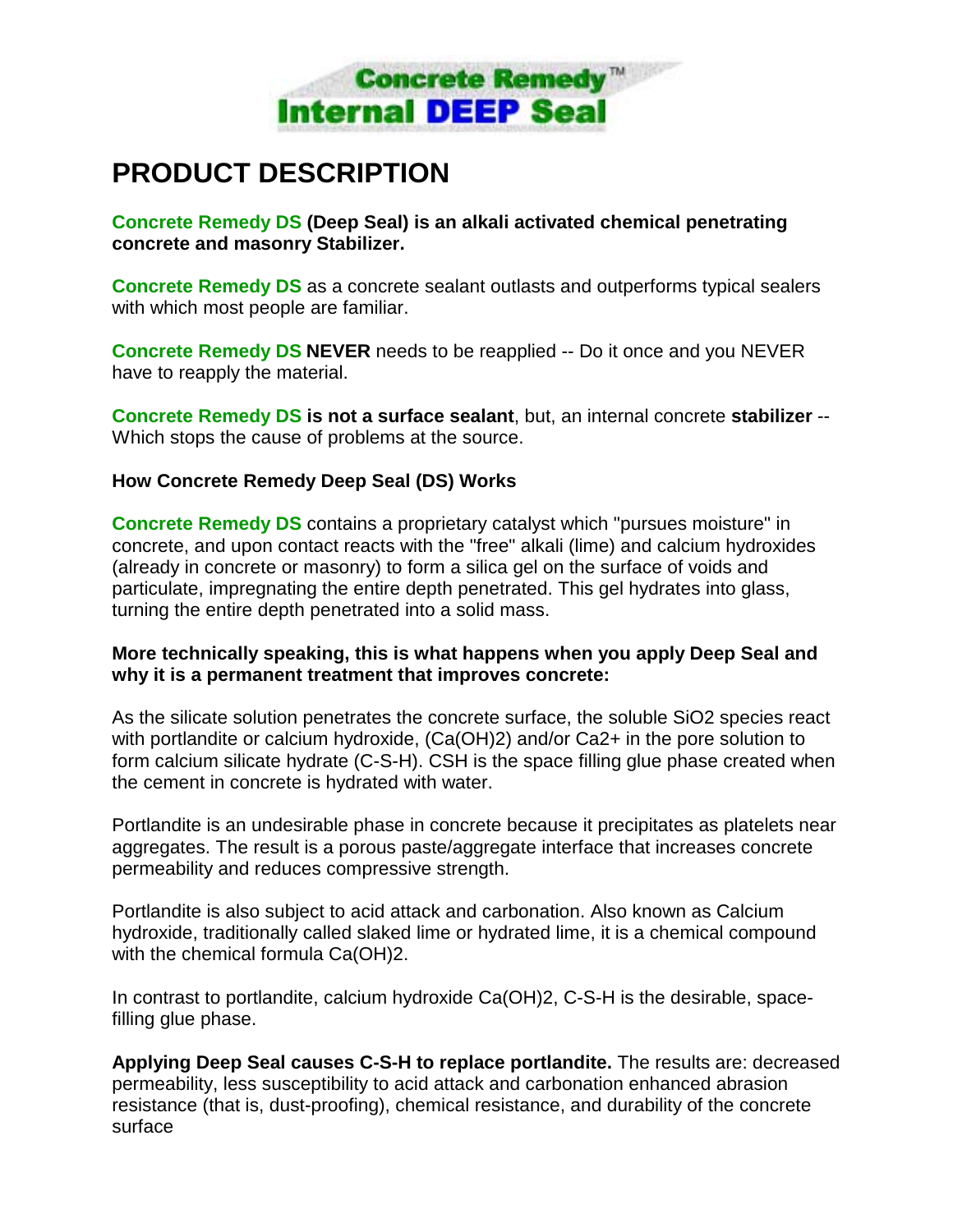This internal, permanent seal and water barrier also hardens and dust-proofs the surface while increasing the compressive and flexural strength. For a more detailed, comprehensive explanation of the many unique benefits of using **Concrete Remedy DS. Please [refer to Technical Reports 1 through 10.](http://solvingconcreteproblems.com/technical.htm)**

**Concrete Remedy DS does not fill visible cracks larger than about .75mm, but it will waterproof poured concrete slabs and walls. Deep Seal does not create a film or build up of product on the surface. It is NOT a typical surface coating sealer. It can NEVER peel or wear off because it works internally, solving problems at the point of origin.** 



#### **ADVANTAGES**

**Concrete Remedy DS** does not just "cover up" the problem as typical 'sealers' do. Instead it works internally and solves the problem at the real source.

**Concrete Remedy DS** become an internal part of the concrete and NEVER needs to be reapplied...thus it is extremely cost beneficial...particularly compared to the majority of sealers which do need to be reapplied often.

- **Concrete Remedy DS** is nontoxic and NO odor -- easy & safe to apply.
- **Concrete Remedy DS** does not alter or affect the color or texture of the treated surface.
- **Concrete Remedy DS permanently** waterproofs (holding a hydrostatic head) which retards penetration of grease, oils, and acids.
- **Concrete Remedy DS** increases bonding of any top coating (including paint, mastics, etc.) by 300%.
- **Concrete Remedy DS** retards pitting, dusting and rutting.
- **Concrete Remedy DS** cures new concrete uniformly and resists hair checking and spot drying.
- **Concrete Remedy DS** permanently densifies and hardens all concrete and masonry surfaces, greatly extending the life of treated surfaces by reducing or eliminating wear due to abrasion, freeze-thaw and salt attack.
- **Concrete Remedy DS** enables easier removal of snow and ice.
- **Concrete Remedy DS** may be painted over, and will accept concrete topping or mastics for floor tile, etc.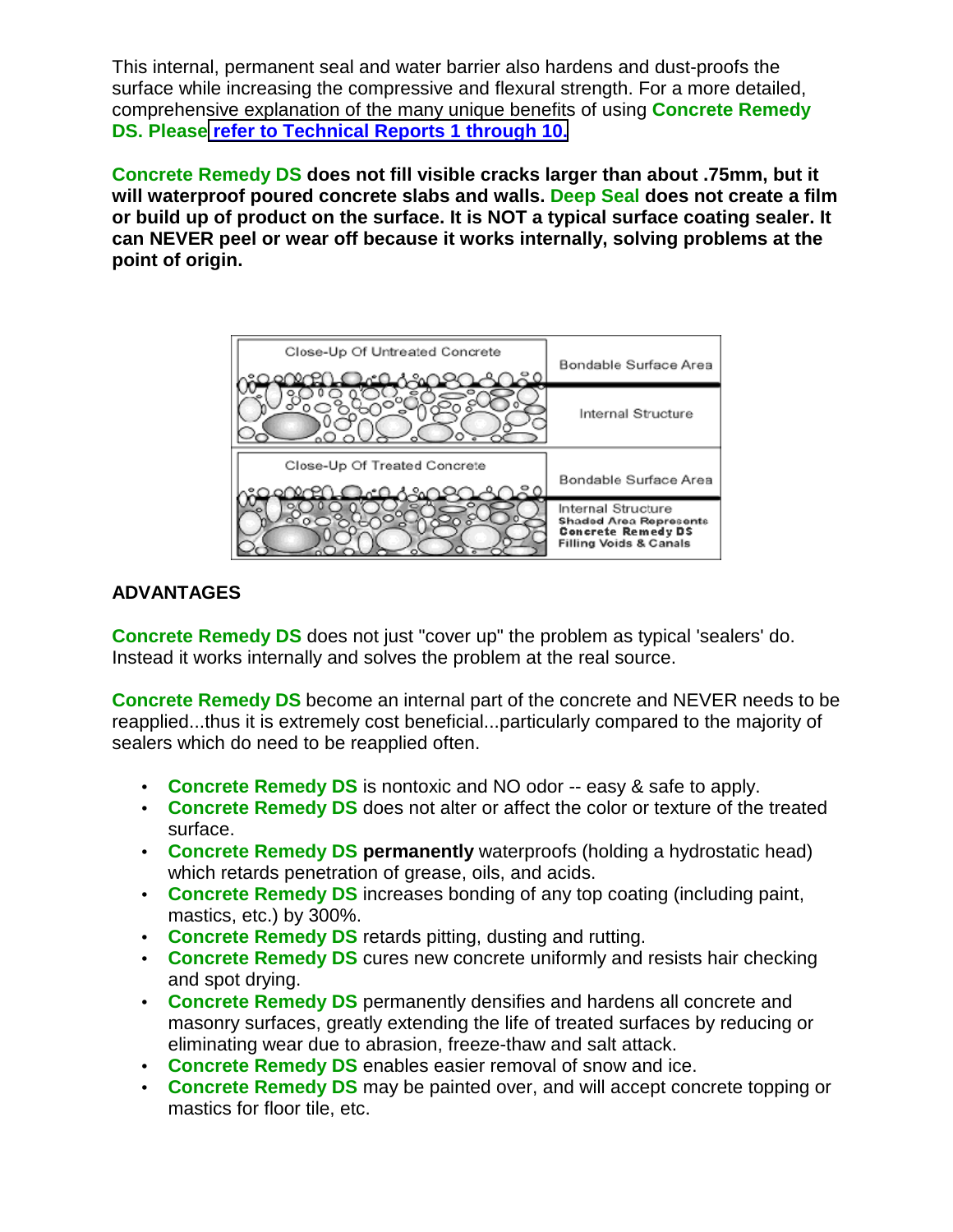- Uncountable applications -- Literally Everything Cementitious! Any substrate with Portland cement.
- All Concrete should be stabilized with **Concrete Remedy DS**
- Shotcrete
- Stucco, Mortor
- Above, below or on grade as a slab hardener, dustproofer, and/or waterproofing agent.
- **Every coating**--rubberized, paint, polyurea, epoxy, surfaces sealers -- literally every product that can be applied to concrete will perform exceedingly better if the concrete has been stabilized and hardened with Concrete Remedy DS first.

#### **SPECIFICATIONS**

Technical Details/Properties

#### *Deep Seal is manufactured using pure deionized water to ensure that the proper chemical reactions occur in the concrete. Use as supplied. Do not dilute.*

| Freeze Temperature32'F             |  |
|------------------------------------|--|
| Freeze HarmNone                    |  |
| Boiling Point230'F                 |  |
| Coverage per Gallon150-200 sq. ft. |  |
|                                    |  |
| Solvent for Clean-upWater          |  |
|                                    |  |
|                                    |  |
|                                    |  |
| FlammabilityNone                   |  |
| Fumes(during treatment)None        |  |
| Organic PropertiesNegligible       |  |
| Environmental HazardsNone          |  |
|                                    |  |

#### **CAUTION**

**Do not allow Concrete Remedy DS to remain on glass! ETCHING OF THE GLASS WILL OCCUR. Clean Concrete Remedy DS off of glass immediately with water to prevent etching.** 

#### **Limitations**

**Concrete Remedy DS** should never be applied if the surface temperature is below or going to drop below freezing within 6-8 hours after application.

**Concrete Remedy DS** is not intended to be applied over painted surfaces, nor is it intended to seal visible cracks larger than about .75 mm.

**Concrete Remedy DS** is best applied to damp or moist surfaces, although it will work as intended when applied to dry concrete.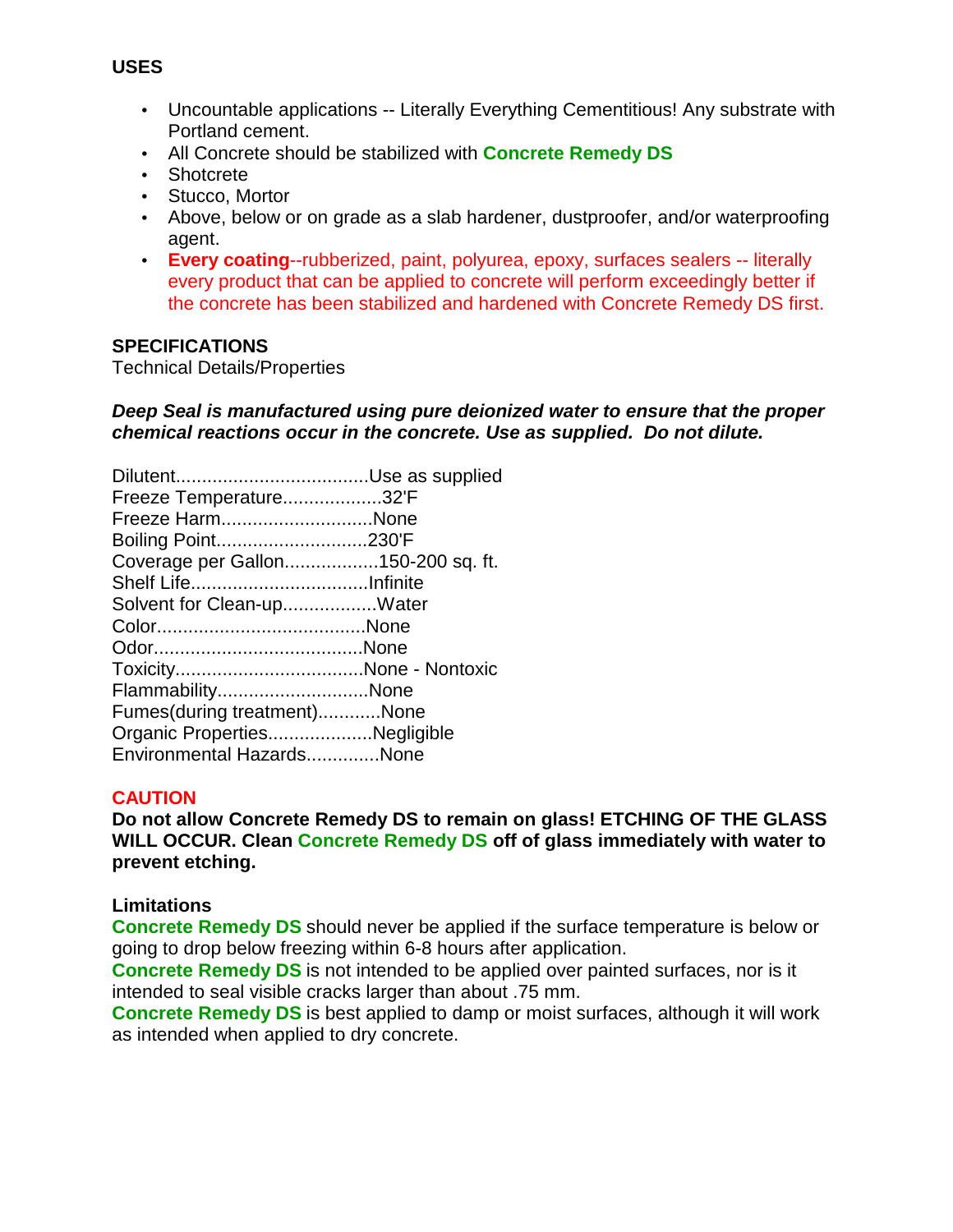

**Concrete Remedy Top Seal** is a nontoxic, non-flammable, penetrating surface sealer that completely seals and waterproofs most concrete, stamped concrete, brick, cured asphalt, stucco and sandstone surfaces.

**Top Seal is designated as Noncorrosive and non hazardous for shipping according to UN Packing Group designation as administered by US DOT.**

**Concrete Remedy TS** is effective as a sealer on surfaces which will be above or below grade.

**Top Seal** can be used alone, as a single product or it can be used in conjunction with Concrete Remedy **DS** -- an internal densifier and hardener that also waterproofs and reduces vapor transmission.

Top Seal penetrates approximately 1-2mm, 1/16th inch into concrete when applied after Deep Seal. Penetration rates vary according to the substrate. Concrete Remedy DS works only internally, and leaves the top 1-2 mm, 1/16th inch clean and devoid of product, so that other coatings or adhesives or penetrating sealers will work well.

Either as a "stand alone" single product for sealing all types of surfaces, or in conjunction with Concrete Remedy Deep Seal, **Top Seal** is the

#### **Perfect Solution for:**

**Stamped Concrete** Top Seal is particularly well suited to protect Stamped Concrete. Often it is colored. Top Seal will not change the look or color of stamped concrete.

A second big advantage to using Top Seal on stamped concrete is that it does not make the concrete as slick as surface coatings will. Any time you put on a surface build material that gives a shiny or glossy appearance, you can be sure that surface will be slick when it gets wet.

Slickness and safety are a huge issues in commercial settings. Top Seal avoids this problem because it is a penetrating sealer and NOT a surface build material.

**Stucco Houses and Buildings** Stucco walls tend to absorb moisture. The results of moisture passing into and through stucco include mold and mildew growth. All the moisture problems associated with stucco can be solved by patching cracks if needed and applying Concrete Remedy DS and Top Seal. Concrete Remedy DS also hardens, strengthens and dust proofs stucco so it lasts longer.

#### **Other Popular Uses**

- Concrete
- Brick structures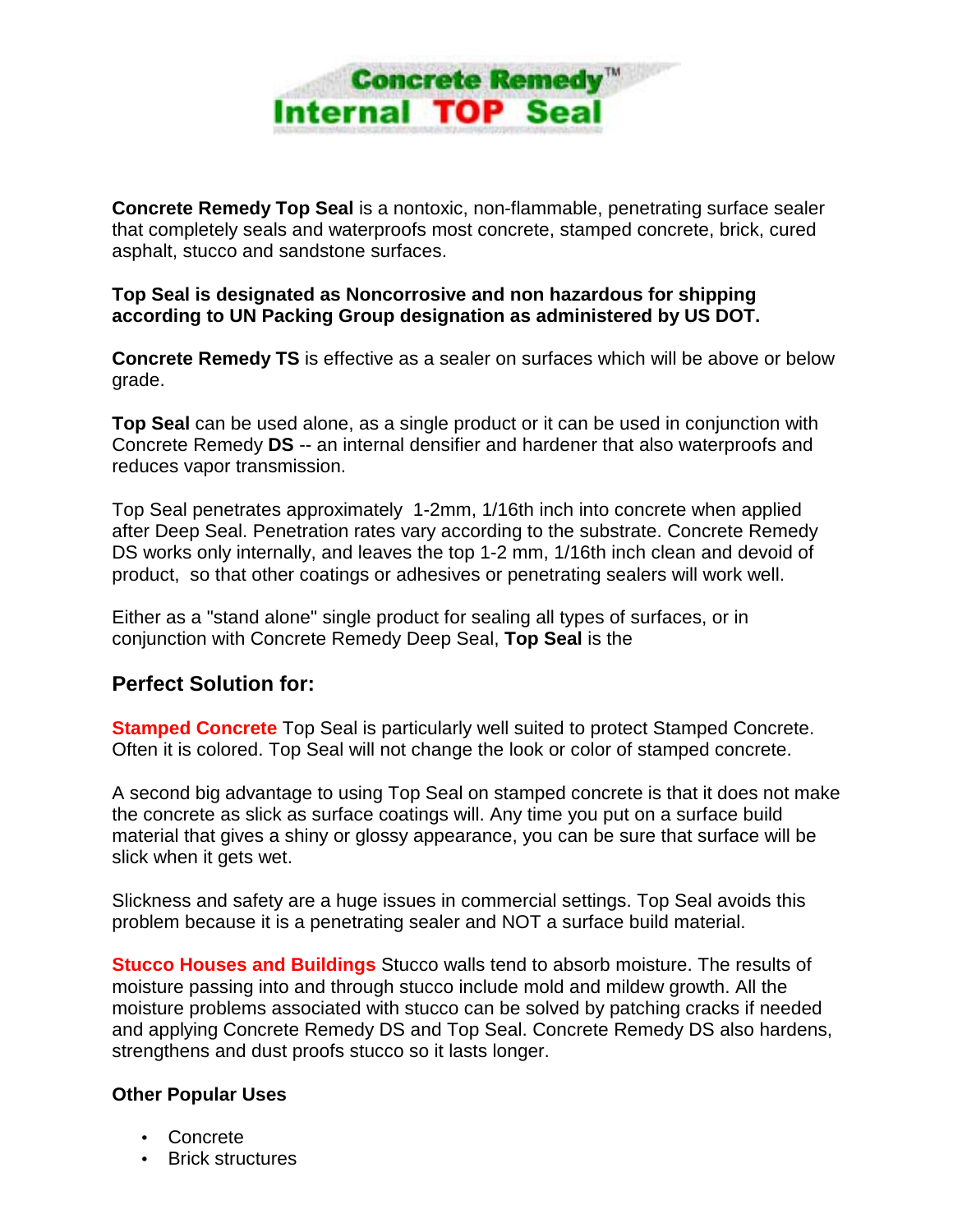- All kinds of tile floors and walls
- Asphalt Shingles
- Sidewalks, Curbs and Gutters
- Paving Stones
- Granaries
- Patios
- Sewage Treatment Plants
- Zoo, Barn and Concrete Floors
- Garage Pads and Driveways
- Service Stations
- Pools
- Car Wash walls

#### **ADVANTAGES**

- Very Easy One coat application
- Never any "peeling" or chipping -- maintains a good, natural appearance
- Leaves clear, non-glossy finish
- Does not produce the extreme slipperiness that surface build, shiny materials will. Top Seal is safer in business and commercial settings.
- Will not alter color or texture
- Impervious to penetration of grease, oils, acids and salts
- Stops pitting, rutting, dusting and molding
- Enables easier ice and snow removal
- Enables easy clean up of spills with mild soap and water

#### **COVERAGE RATES**

**Coverage rates with Concrete Remedy TS depend on the porosity of the surface being treated. I.e. concrete floors finished with a power trowel then treated with Concrete Remedy DS will use much less Concrete Remedy TS than paving stones which have never been treated with anything and have visible pores. Coverage can range from 100 to 300 square feet per U.S. gallon.** 

#### **CAUTION - PLEASE NOTE**

#### **Top Seal should not be used if the surface is going to later be painted or coated over. Coatings will not stick to Top Seal without specific surface preparation.**

- 1. Do not apply **Concrete Remedy TS** to glass, glazed surfaces, or aluminum, as etching will occur. In case of accidental contact, rinse thoroughly and immediately with water.
- 2. **Concrete Remedy TS** is not meant to fill or seal visible cracks.
- 3. For surfaces not specified in our literature or if you are uncertain as to previous chemical treatments, (on the surface to which you are considering applying **Concrete Remedy TS**), we recommend that **Concrete Remedy TS** be applied to a small test area first.
- 4. **DO NOT ATTEMPT A SECOND COATING OF Concrete Remedy TS!**
- 5. If **Concrete Remedy TS** becomes frozen, thaw out completely and shake well to fully remix the material prior to using. Freezing will not harm the product.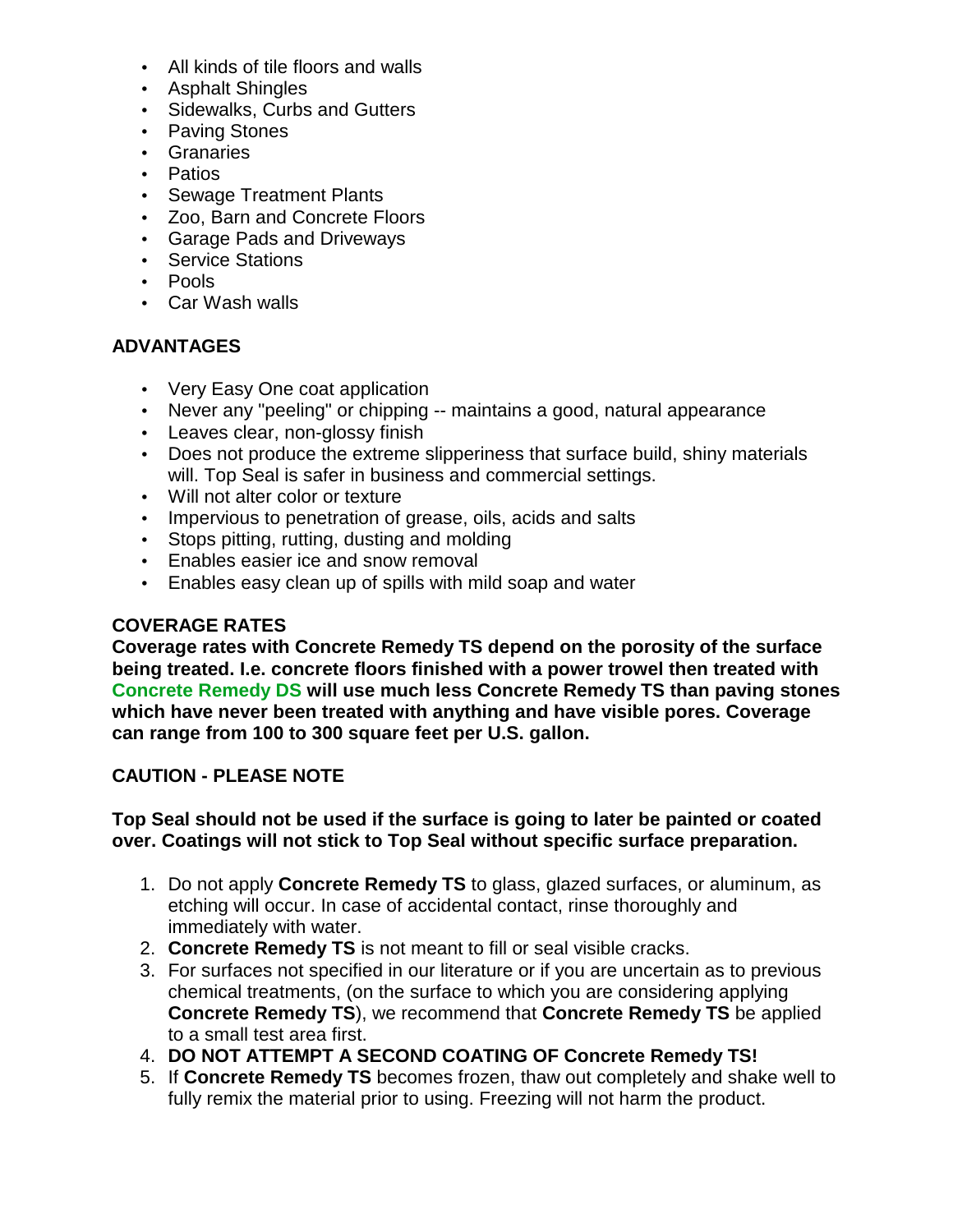

#### **PRODUCT DESCRIPTION**

**PetraWood is a nontoxic, nonflammable, penetrating alkali activated reactive internal wood protector.. PetraWood seals, waterproofs, and hardens wood products.**

The proprietary catalyst in **PetraWood** reacts with both the acids and the alkali present in most woods forming an internal seal and barrier against water and other causes of deterioration.

**PetraWood** will not permanently alter the color, texture, or any other physical characteristic of the natural wood to which it is applied.

#### **PetraWood is not a "wood finish". It works internally and does change the cosmetic appearance of wood.**

**PetraWood** makes a prepared surface 300% more effective in the bonding of varnish, stains, paint and mastics.

**PetraWood** is effective on surfaces above and below grade.

#### **ADVANTAGES**

- One-time application
- Helps wood retain natural color longer
- Leaves clear, natural finish with no surface film
- Retards penetration of grease, oils and acids
- Petrifies the wood
- Retards weather related deterioration
- Enables easier ice and snow removal

#### **USES**

- Wooden Basements
- Decks
- Fence Posts, Rails and Slats
- Siding and Shingles
- Log Homes
- Window Boxes, Frames and Sash
- Wooden Planters

#### **LIMITATIONS**

**PetraWood** is water based, as such it should never be applied if the surface temperature is low enough to freeze the material, (i.g., A substrate temperature 32 degrees or lower, or air temperature below 40 degree F).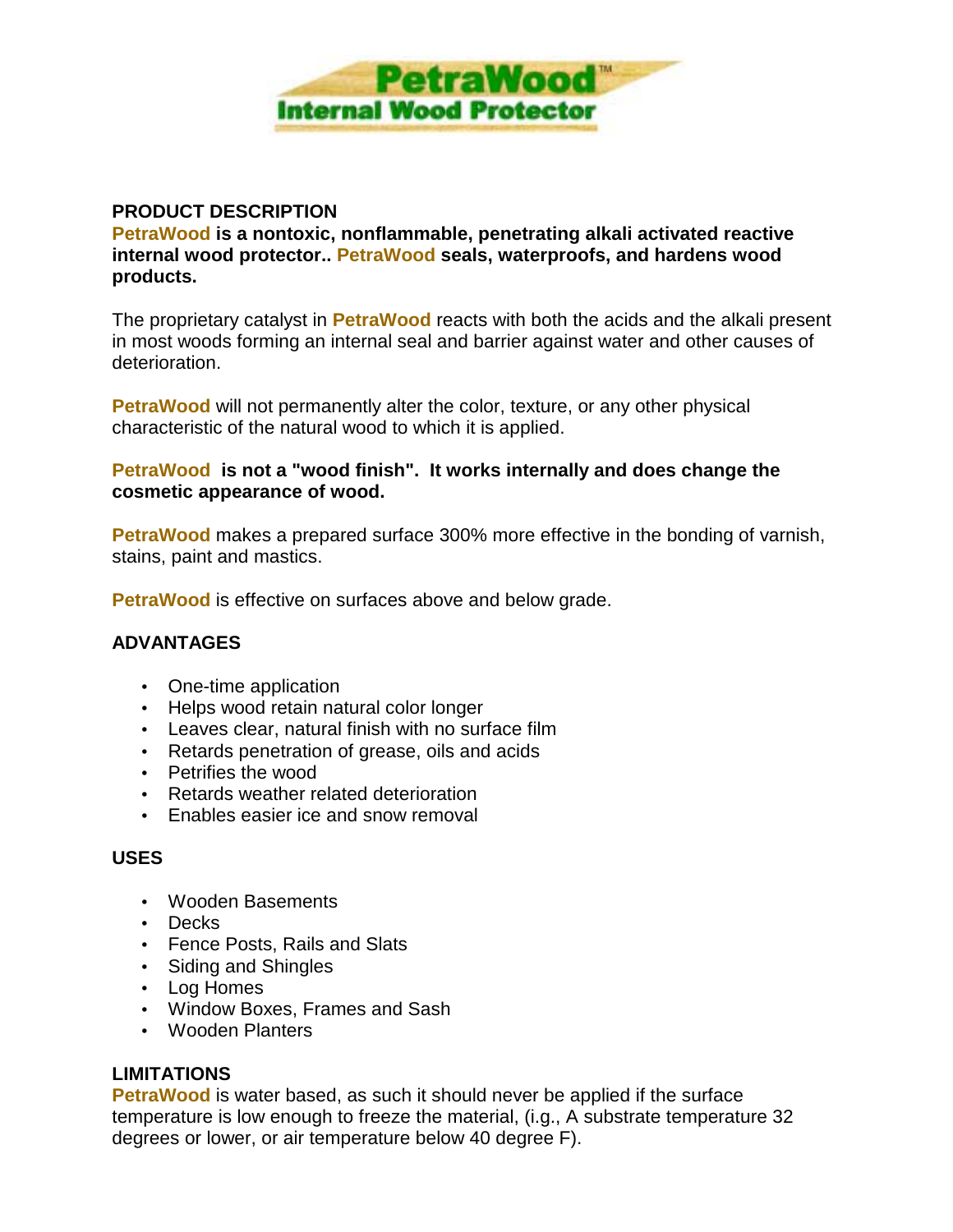#### **CAUTION - PLEASE NOTE:**

- 1. Do not apply **PetraWood** to glass, glazed surfaces, or aluminum, as etching will occur. In case of accidental contact, rinse thoroughly and immediately with water.
- 2. **PetraWood** is not meant to fill or seal visible cracks in wood.
- 3. For surfaces not specified in our literature or if you are uncertain as to previous chemical treatments, (on the surface to which you are considering applying **PetraWood**), we recommend that **PetraWood** be applied to a small test area first.
- 4. If **PetraWood** becomes frozen, thaw out completely and shake well to fully remix the material prior to using. Freezing will not harm the product.
- 5. On very old weathered wood, or wood that has been restored, e.g., finishes stripped by chemicals, it is advisable to "prime" the wood before applying PetraWood. Contact us for complete details of the simple "priming" process.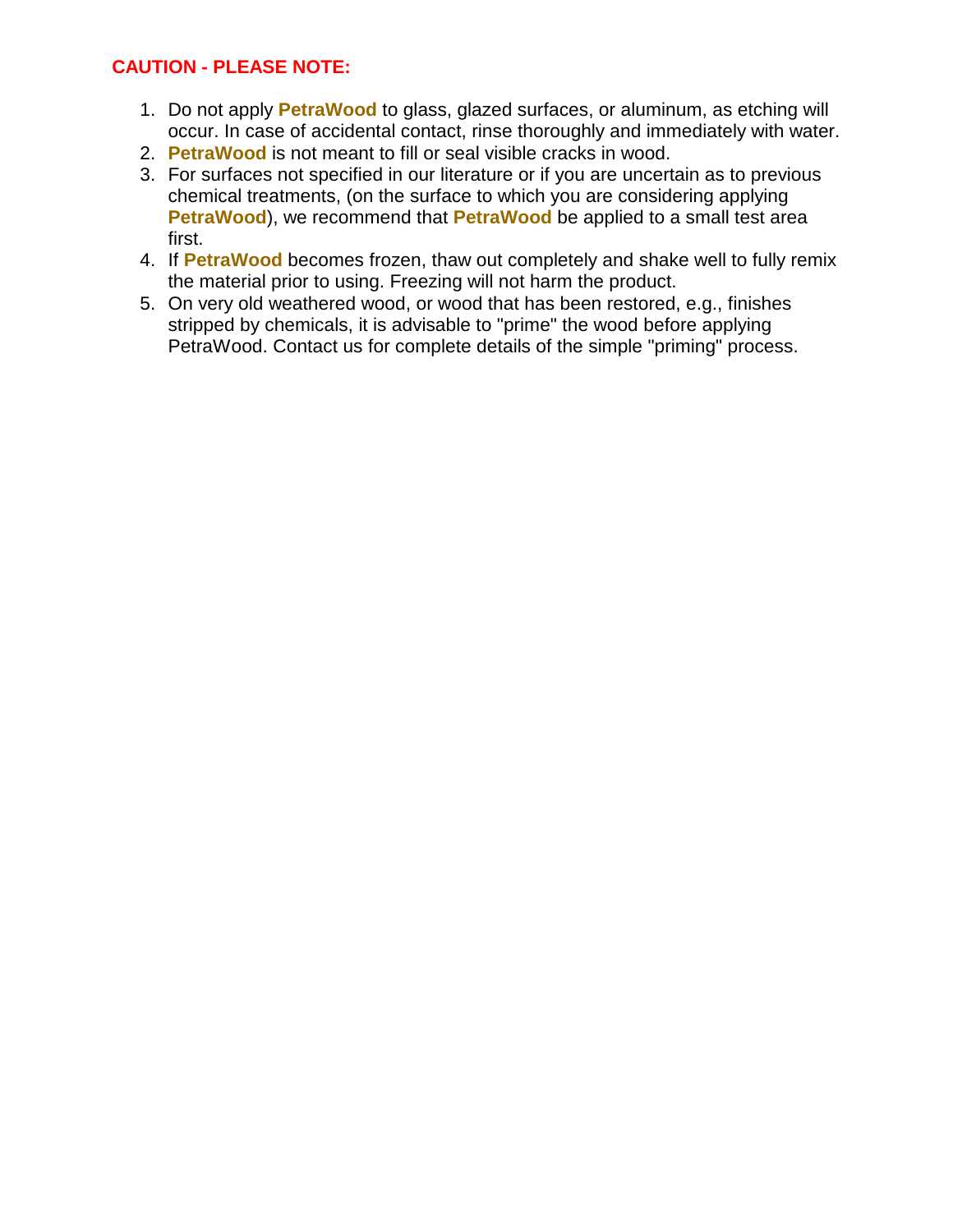#### **Demonstration of How Deep Seal and Top Seal Work**

These pictures are of testing done with Deep Seal (DS) and Top Seal (TS). The left section of the slab is bare, the middle section was treated with DS. The right section was treated with DS which was allowed to dry one day, then the area dampened with water. The TS was applied on a dampened surface which was still dark gray.

Application rates were at 150 sq. ft. per gallon.... which worked out to 7ccs per each 40 sq. in area. After a day, 3 cc s of water was put on each of the areas and pictures taken over a period of a little over an hour. The right hand section with the beaded water stayed like that over 24 hours with the water finally evaporating after about 36 hours.

This picture shows that the 3 ccs in the middle, DS section is already spreading out more than in the left section. The right section shows the water beaded on the DS/TS section. Please Note: The Top Seal product is not made for the purpose of "beading" liquids. The beading effect is temporary... it may stop beading after a few months or longer. The sample shows it beading simply because I didn't have an old enough sample which had stopped beading. Just because it stops beading DOES NOT mean that more must be applied. It doesn't work as surface films do. Instead, it holds the water out from the inside out.

You will notice that over time, the water darkened area in the middle section grows larger than the left spot. The illustrates that on the bare concrete the water tends to soak straight down into the concrete, while in the middle section, the presence of the DS beginning about 1-2 mm below the surface prevents that kind of absorption. Instead, in the middle section the water can only go down about 1-2 mm and then it starts spreading out horizontally...increasing the size of the moisture darkened area.

Below, the middle section after 3 minutes covers more than twice the area of the water on the left, bare section

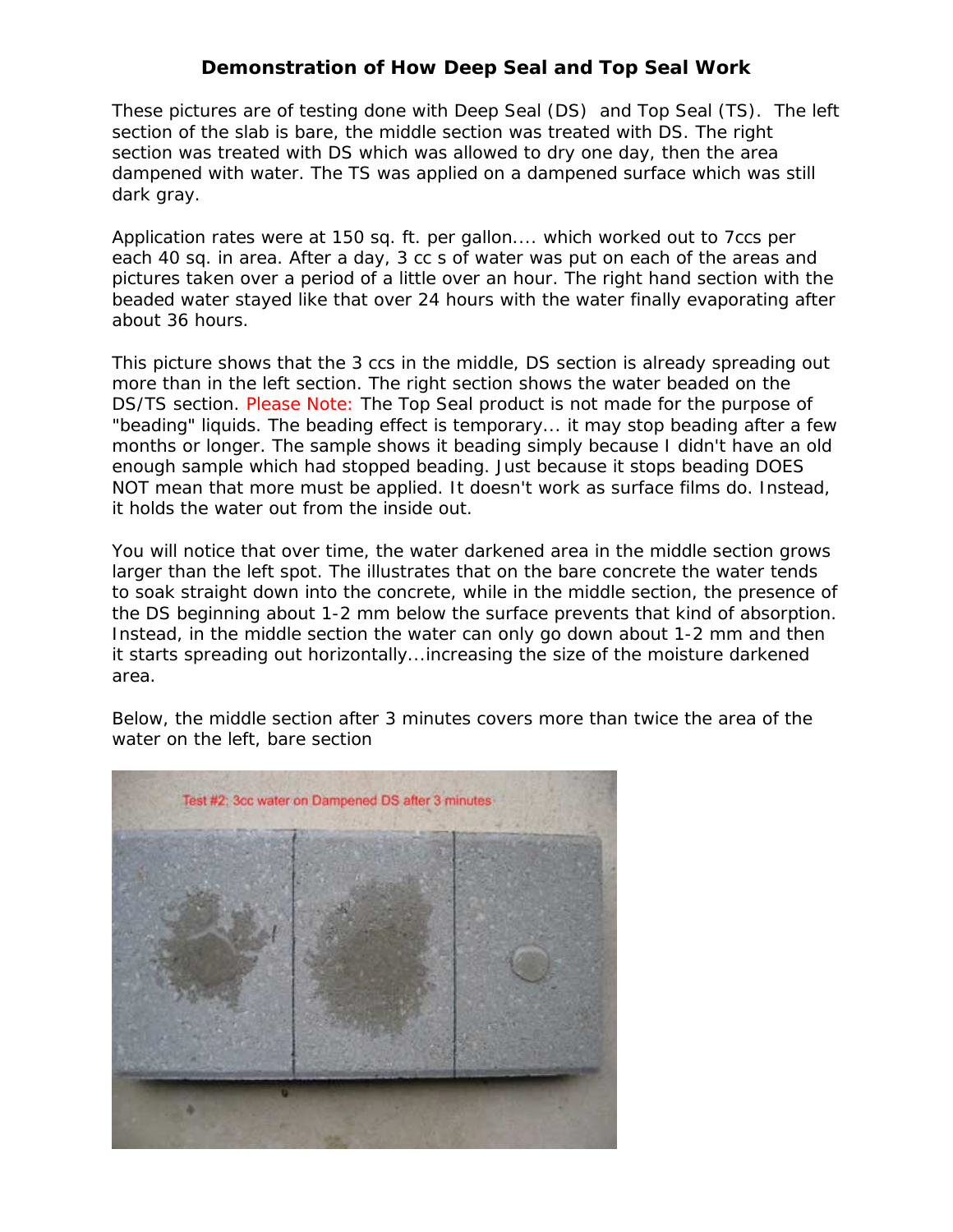After 8 minutes, the center section has continued to grow as the water spreads out horizontally because the Deep Seal is blocking it from going down into the slab.



While hard to see at this resolultion, there is still slight moisture on the surface in the two left sections, bare and DS only... the beaded 3 cc.s on right on the DS/TS has not changed at all.

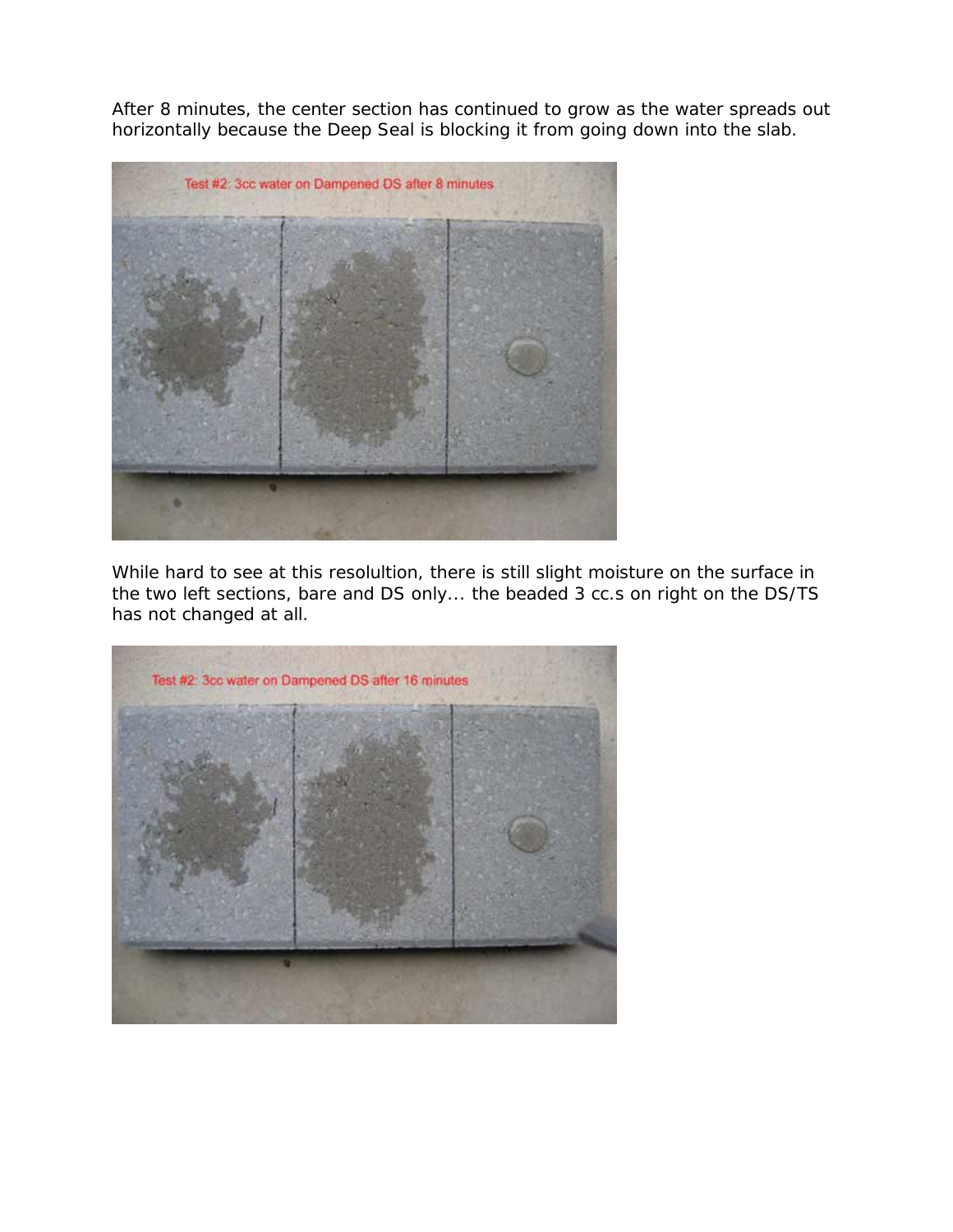By 18 minutes, there is no water on the surface, it has all soaked in on the bare section and spread out wider in the middle section where the DS blocks the penetration under the surface. This illustrates that Deep Seal does NOT put a film on the surface, instead the top 1-2 mm are devoid of product and constitute a "bondable" surface for the application of adhesives, paints, surface coatings, overlays, stampwork etc.



After 22 minutes you can notice that the middle section is starting to lighten up in color around the edges and at some places in the darkened (wet) area... the bare section on the left is not showing this lightening or drying.

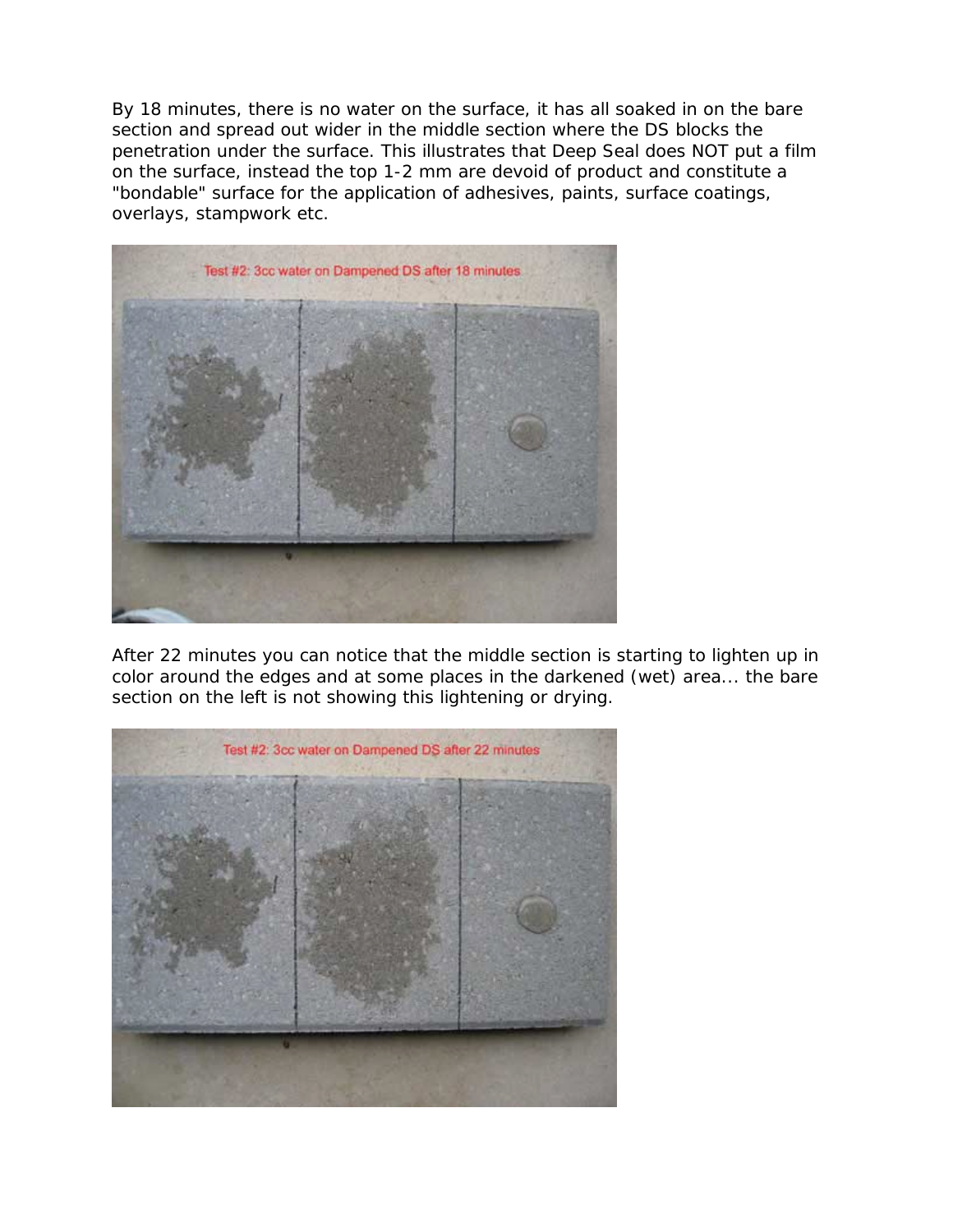By 25 minutes the difference in drying between the left and middle sections is becoming more evident... with the DS treated area getting dry faster than the untreated section on the left, which is darker in color, indicating more moisture present.



The pronounced drying of the center section becomes more evident at 38 minutes, compared to the left (untreated) section which is still quite dark, i.e., wet.

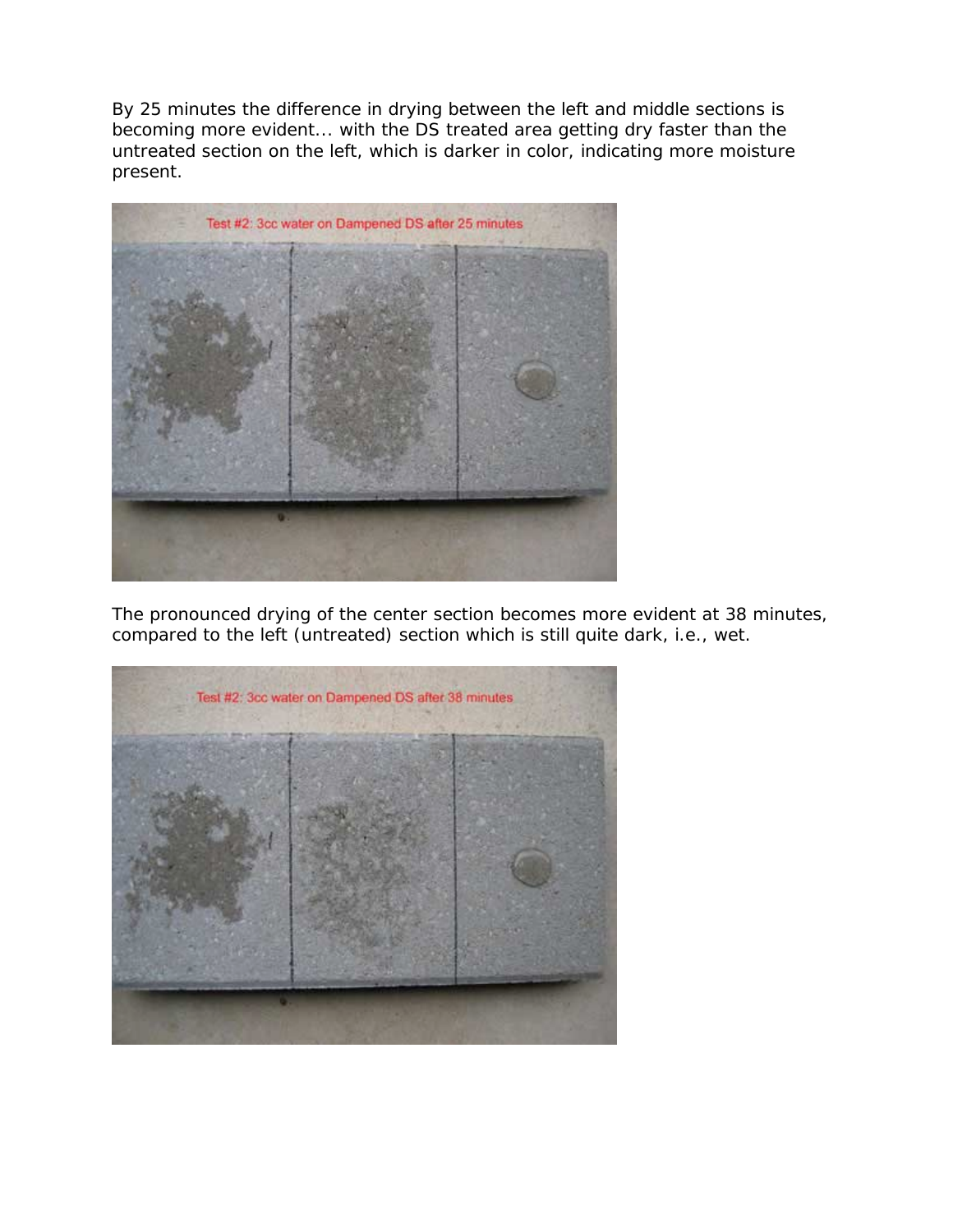After just under an hour, the 3 ccs of water has almost completely dried where it was applied on top of the Deep Seal....while the 3 ccs applied on the left untreated section still shows dark indicated presence of water.



After a little over an hour, the middle DS treated section is pretty much dry, but water still evident on the left. The right Top Seal section shows the 3 cc's of water still beaded with none having soaked in. This shows that concrete treated with DS does not stay damp or wet as untreated concrete. This test was only 3 cc's of water...the size of the bead on the right. If it had rained on this slab, say 1/2 inch of rain or more, the slab on the left would have been totally saturated and full of water... appearing dark gray over the whole surface...while the DS treated section would appear as it does below... because the only water that could have soaked into the DS treated section would have been in the top 1-2 mm of the surface... which as you can see dries quickly.

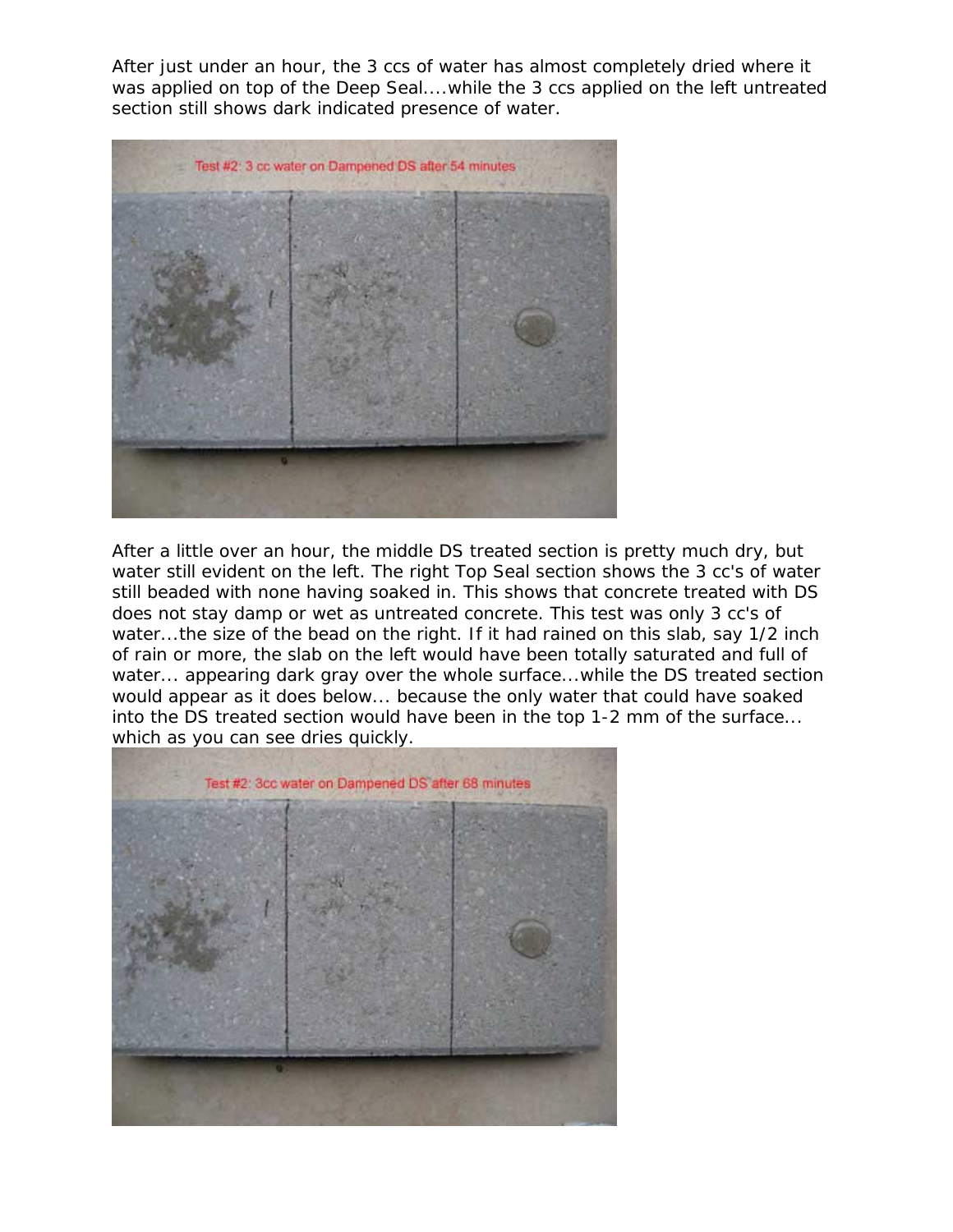This is a closeup of the 3 cc's of water on the right hand side, which was treated with DS and then TS... after 20 minutes. The area about the size of a 50 cent piece stayed the same until it eventually evaporated more than 30 hours after application. Had that 3 ccs of water been broomed off, that area would have been dry in a few minutes. However, the beading effect does not last... it is not designed as a "beading" material. It will hold out moisture even though the surface tension does not create beading. The way Top Seal works is quite different from commonly seen sealers that advertise if it stops beading you have to reapply. That is NOT true of Top Seal because it works differently.





The container above was formed from just hand mixed cement, poured into a form, then a pop can pushed into it to make a cup like concrete container. It was treated with Deep Seal and Top Seal. As you can see the concrete is porous...however it holds the water and in fact, the water is arched into a bead inside the container. This will hold water... absolutely no absorption at all for extended periods.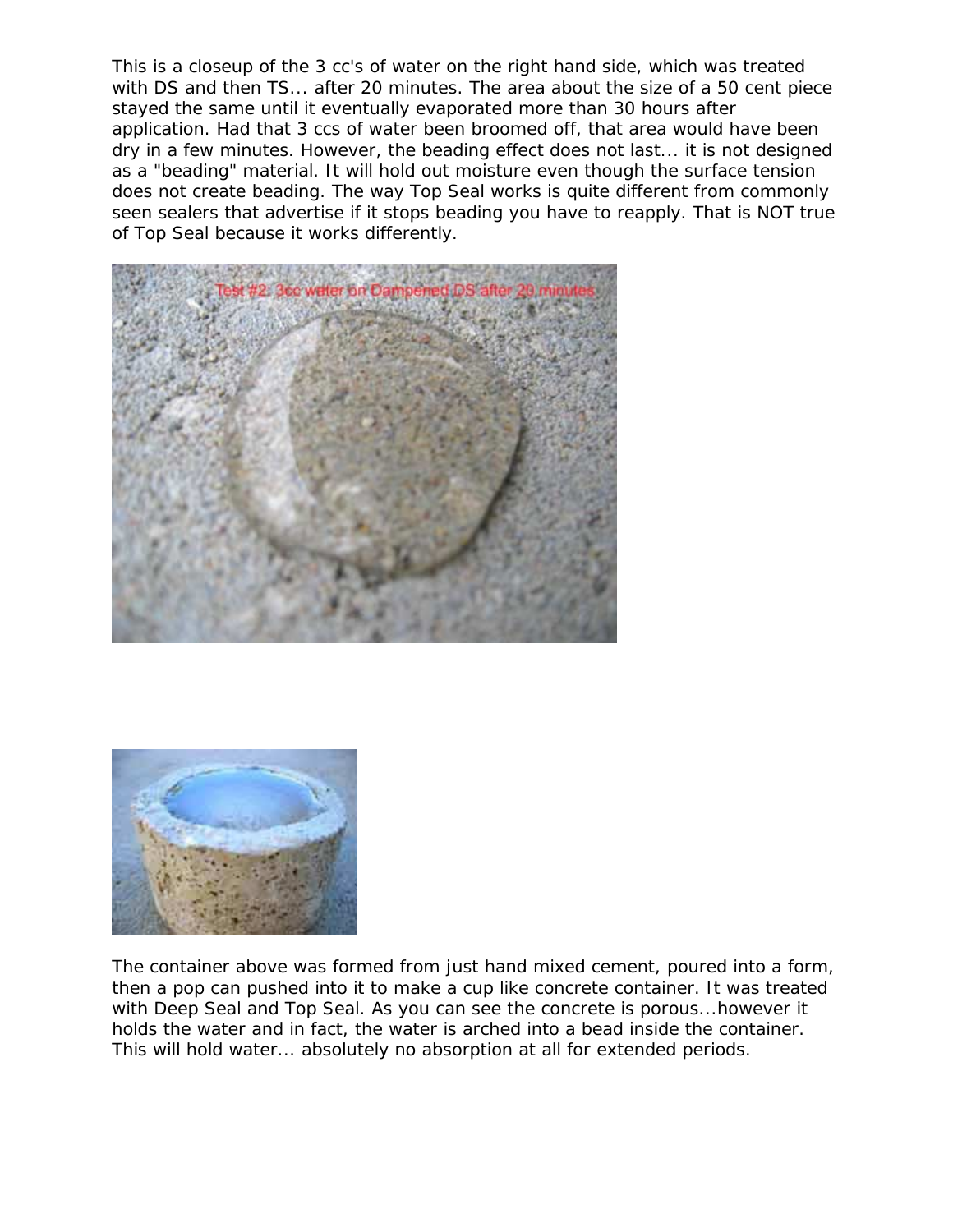

#### **Material Safety Data Sheet (MSDS)**

| at Buffalo, Mo USA<br><b>Emergency Telephone:</b><br>1-800-828-9528                                                                    |                                                                                                                                               |                                                                                                                |                                                   |                  |  |  |  |
|----------------------------------------------------------------------------------------------------------------------------------------|-----------------------------------------------------------------------------------------------------------------------------------------------|----------------------------------------------------------------------------------------------------------------|---------------------------------------------------|------------------|--|--|--|
| Identification:<br><b>Concrete Remedy</b><br><b>Internal Deep Seal</b><br><b>Product Code:</b><br>DS                                   | <b>Hazard Rating</b><br>$4 -$ Extreme<br>$3 - High$<br>$2 -$ Moderate<br>$1 -$ Slight<br>$0$ – Insignificant                                  |                                                                                                                | Fire<br>Health<br>Reactivity<br>Special<br>Hazard | 0<br>1<br>0<br>0 |  |  |  |
|                                                                                                                                        | <b>Chemical Identity Information</b><br>Proprietary mixture containing silicates, bonding catalysts and inserts. No<br>hazardous ingredients. |                                                                                                                |                                                   |                  |  |  |  |
|                                                                                                                                        |                                                                                                                                               | <b>Physical Data</b>                                                                                           |                                                   |                  |  |  |  |
| <b>Clear Liquid</b><br>Appearance:<br>Odor:<br><b>None</b><br>Boiling point:<br>212 degrees F.<br><b>Unknown</b><br>Vapor<br>Pressure: |                                                                                                                                               | Solubility in water:<br>Complete<br><b>Specific Gravity:</b><br>1.094<br>PH (1% solution)<br>8.96              |                                                   |                  |  |  |  |
|                                                                                                                                        | <b>Fire and Explosion Data</b>                                                                                                                |                                                                                                                |                                                   |                  |  |  |  |
| <b>Flash Point:</b><br>Flammability:<br><b>Extinguishing Media:</b><br>Unusual Fire or Explosion<br>Hazard:                            |                                                                                                                                               | Non Flammable - Does not flash<br>N/A<br>N/A<br>N/A                                                            |                                                   |                  |  |  |  |
| <b>Health Hazard Data</b>                                                                                                              |                                                                                                                                               |                                                                                                                |                                                   |                  |  |  |  |
| Contains no hazardous materials as defined by OSHA and ACGIH.                                                                          |                                                                                                                                               |                                                                                                                |                                                   |                  |  |  |  |
| $Eye(s)$ :<br>Skin:<br>Ingestion:                                                                                                      |                                                                                                                                               | May cause irritation and redness.<br>May cause redness.<br>Non-Toxic, may cause Gastro-<br>Intestinal problem. |                                                   |                  |  |  |  |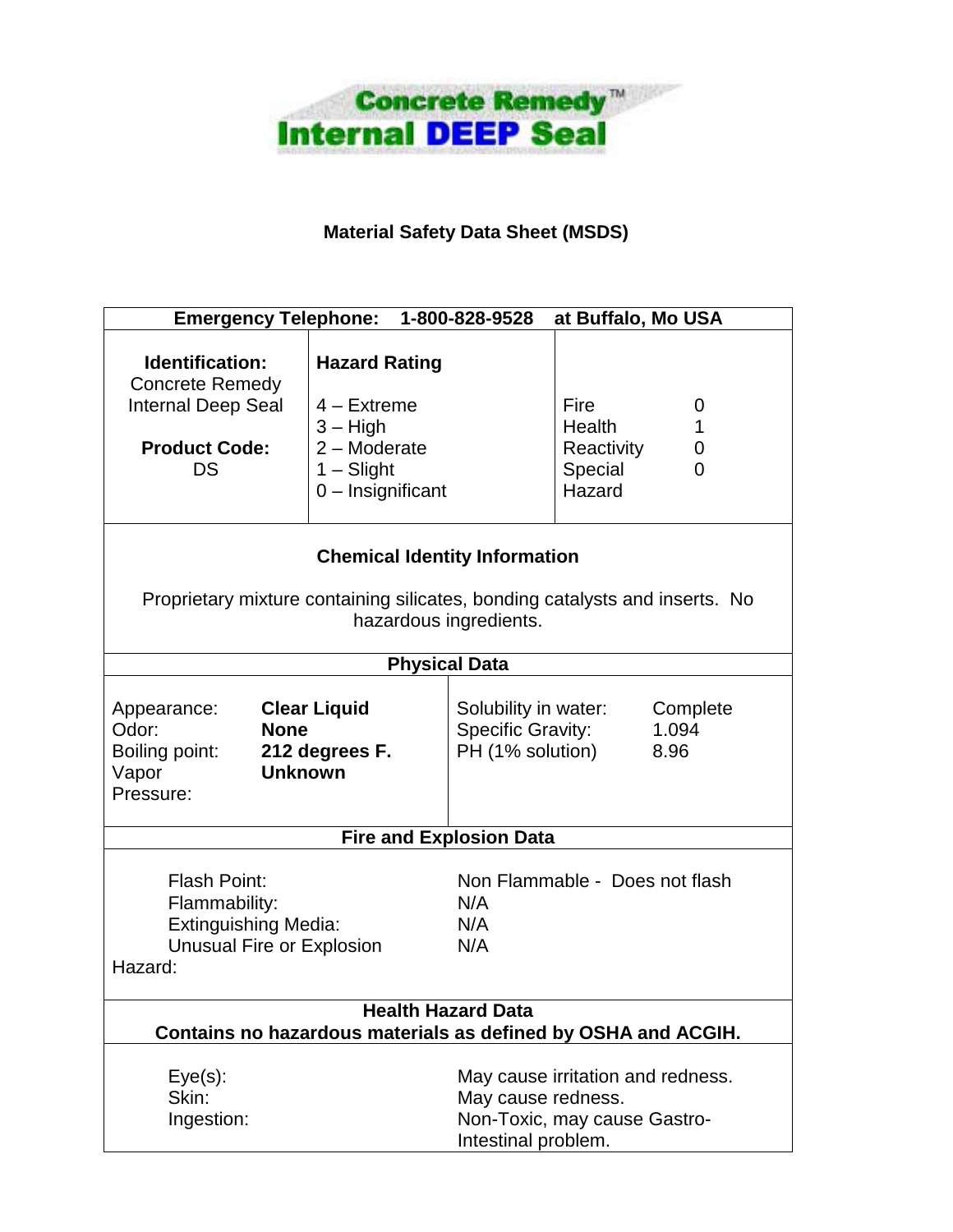|                                                                                                                                                                                                                                                                                                                                                                                                                                                                   | <b>Emergency and First Aid Procedures</b>                                                                                                    |  |  |  |  |  |
|-------------------------------------------------------------------------------------------------------------------------------------------------------------------------------------------------------------------------------------------------------------------------------------------------------------------------------------------------------------------------------------------------------------------------------------------------------------------|----------------------------------------------------------------------------------------------------------------------------------------------|--|--|--|--|--|
|                                                                                                                                                                                                                                                                                                                                                                                                                                                                   | Eye Contact: Flush with cool clean running water for at least 15 minutes.<br>If irritation persists, get medical attention.                  |  |  |  |  |  |
|                                                                                                                                                                                                                                                                                                                                                                                                                                                                   | <b>Skin Contact:</b> Flush exposed area with clean, running water for at least<br>15 minutes. If irritation persists, get medical attention. |  |  |  |  |  |
| Ingestion:<br>immediately.                                                                                                                                                                                                                                                                                                                                                                                                                                        | Do not induce vomiting. Dilute with large amounts of water<br>and weak vinegar or orange juice. Get medical attention                        |  |  |  |  |  |
| <b>Special Protection Information</b>                                                                                                                                                                                                                                                                                                                                                                                                                             |                                                                                                                                              |  |  |  |  |  |
| <b>Protective Gloves:</b><br>Eye Protection:<br><b>Respiratory Protection:</b><br>Local Exhaust:<br>Other Equipment:                                                                                                                                                                                                                                                                                                                                              | Rubber gloves recommended<br>Goggles recommended<br><b>None</b><br>Good ventilation<br>None                                                  |  |  |  |  |  |
| <b>Reactivity Data</b>                                                                                                                                                                                                                                                                                                                                                                                                                                            |                                                                                                                                              |  |  |  |  |  |
| Do not mix with other chemicals<br>Incompatible Materials:<br><b>Stable</b><br>Stability:<br>Hazardous Polymerization:<br>Will not occur<br>Hazardous Decomposition:<br>None                                                                                                                                                                                                                                                                                      |                                                                                                                                              |  |  |  |  |  |
| <b>Spill or Leak Procedures</b>                                                                                                                                                                                                                                                                                                                                                                                                                                   |                                                                                                                                              |  |  |  |  |  |
| With small spills or leaks use absorbent material such as sawdust,<br>vermiculite or sand. Larger spills dilute with large amounts of water,<br>before flushing to sewer or drain according to local, state and/or federal<br>regulations.                                                                                                                                                                                                                        |                                                                                                                                              |  |  |  |  |  |
| <b>Special Information</b>                                                                                                                                                                                                                                                                                                                                                                                                                                        |                                                                                                                                              |  |  |  |  |  |
| Keep container closed when not in use. Store away from heat and do not freeze. Keep<br>out of reach of children.                                                                                                                                                                                                                                                                                                                                                  |                                                                                                                                              |  |  |  |  |  |
| The information contained herein is, to the best of our knowledge and belief, accurate.<br>However, since the conditions of handling and use are beyond our control, we make no<br>guarantee of results, and accept no liability for damages incurred by use of this material.<br>It is the responsibility of the user to comply with all applicable federal and local laws. All<br>chemicals may present unknown health hazards and should be used with Caution. |                                                                                                                                              |  |  |  |  |  |
|                                                                                                                                                                                                                                                                                                                                                                                                                                                                   |                                                                                                                                              |  |  |  |  |  |

**Prepared July 21, 2004**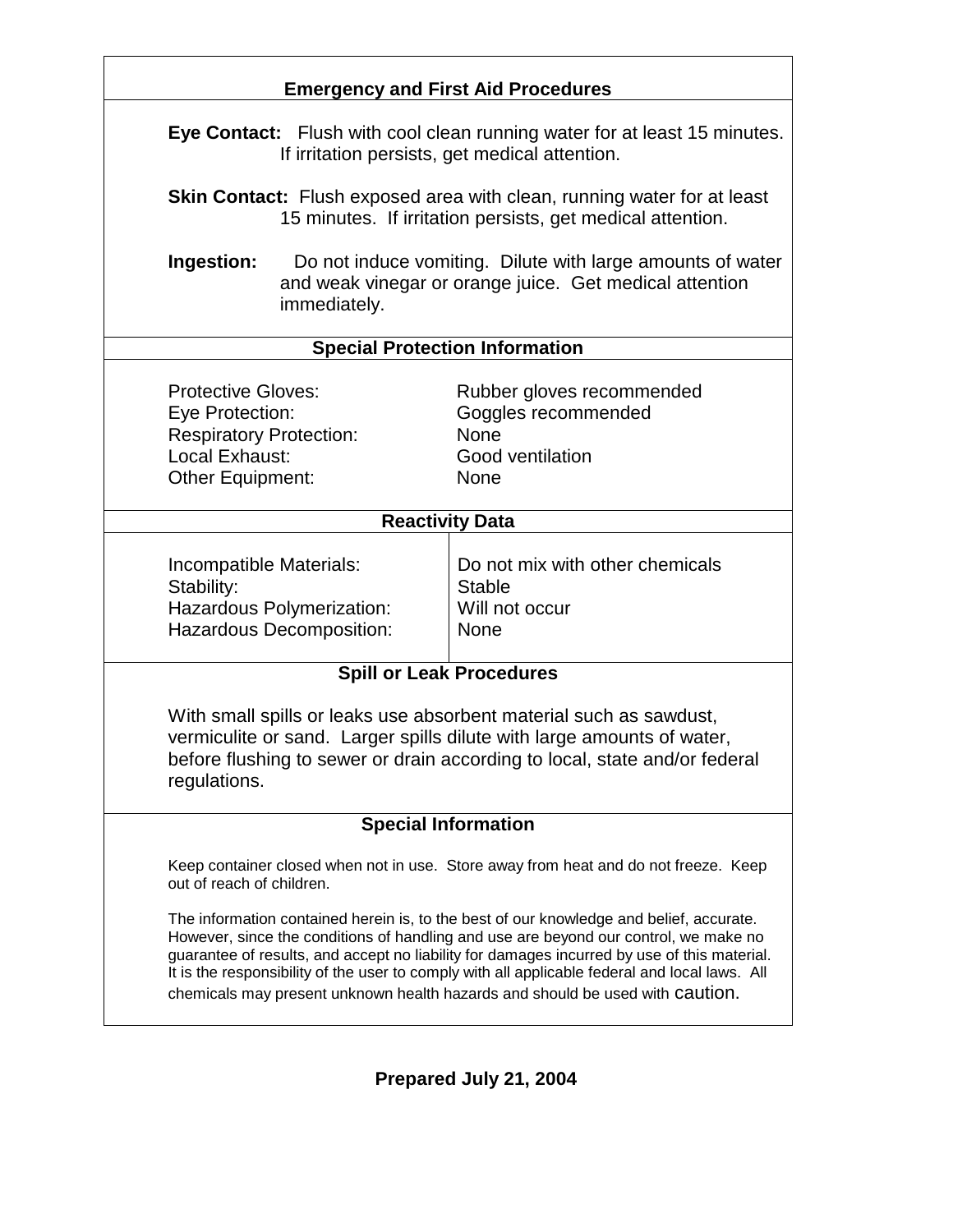

### **Material Safety Data Sheet (MSDS)**

| <b>Emergency Telephone:</b>                                                                                                            |                                                                                                              | 1-800-828-9528                                                                                | at Buffalo, MO USA                                                           |  |  |  |
|----------------------------------------------------------------------------------------------------------------------------------------|--------------------------------------------------------------------------------------------------------------|-----------------------------------------------------------------------------------------------|------------------------------------------------------------------------------|--|--|--|
| <b>Identification:</b><br><b>Concrete Remedy</b><br><b>Top Seal</b><br><b>Product Code:</b><br>TS                                      | <b>Hazard Rating</b><br>$4 -$ Extreme<br>$3 - High$<br>$2 -$ Moderate<br>$1 -$ Slight<br>$0$ – Insignificant |                                                                                               | Fire<br>0<br><b>Health</b><br>1<br>Reactivity<br>0<br>Special<br>0<br>Hazard |  |  |  |
| <b>Chemical Identity Information</b><br>Proprietary mixture containing water repellent silicones, bonding catalysts and<br>inerts.     |                                                                                                              |                                                                                               |                                                                              |  |  |  |
|                                                                                                                                        |                                                                                                              | <b>Physical Data</b>                                                                          |                                                                              |  |  |  |
| <b>Clear Liquid</b><br>Appearance:<br>Odor:<br><b>None</b><br>Boiling point:<br>212 degrees F.<br><b>Unknown</b><br>Vapor<br>Pressure: |                                                                                                              | Solubility in water:<br>Yes<br><b>Specific Gravity:</b><br>1.040<br>PH (1% solution)<br>10.85 |                                                                              |  |  |  |
| <b>Fire and Explosion Data</b>                                                                                                         |                                                                                                              |                                                                                               |                                                                              |  |  |  |
| <b>Flash Point:</b><br>Flammability:<br><b>Extinguishing Media:</b><br>Unusual Fire or Explosion<br>Hazard:                            |                                                                                                              | Non Flammable<br>N/A<br>N/A<br>N/A                                                            |                                                                              |  |  |  |
| <b>Health Hazard Data</b>                                                                                                              |                                                                                                              |                                                                                               |                                                                              |  |  |  |
|                                                                                                                                        |                                                                                                              |                                                                                               | Contains no hazardous materials as defined by OSHA and ACGIH.                |  |  |  |
| $Eye(s)$ :<br>Skin:<br>Ingestion:                                                                                                      |                                                                                                              | May cause redness.<br>Intestinal problem.                                                     | May cause irritation and redness.<br>Non-Toxic, may cause Gastro-            |  |  |  |
|                                                                                                                                        | <b>Emergency and First Aid Procedures</b>                                                                    |                                                                                               |                                                                              |  |  |  |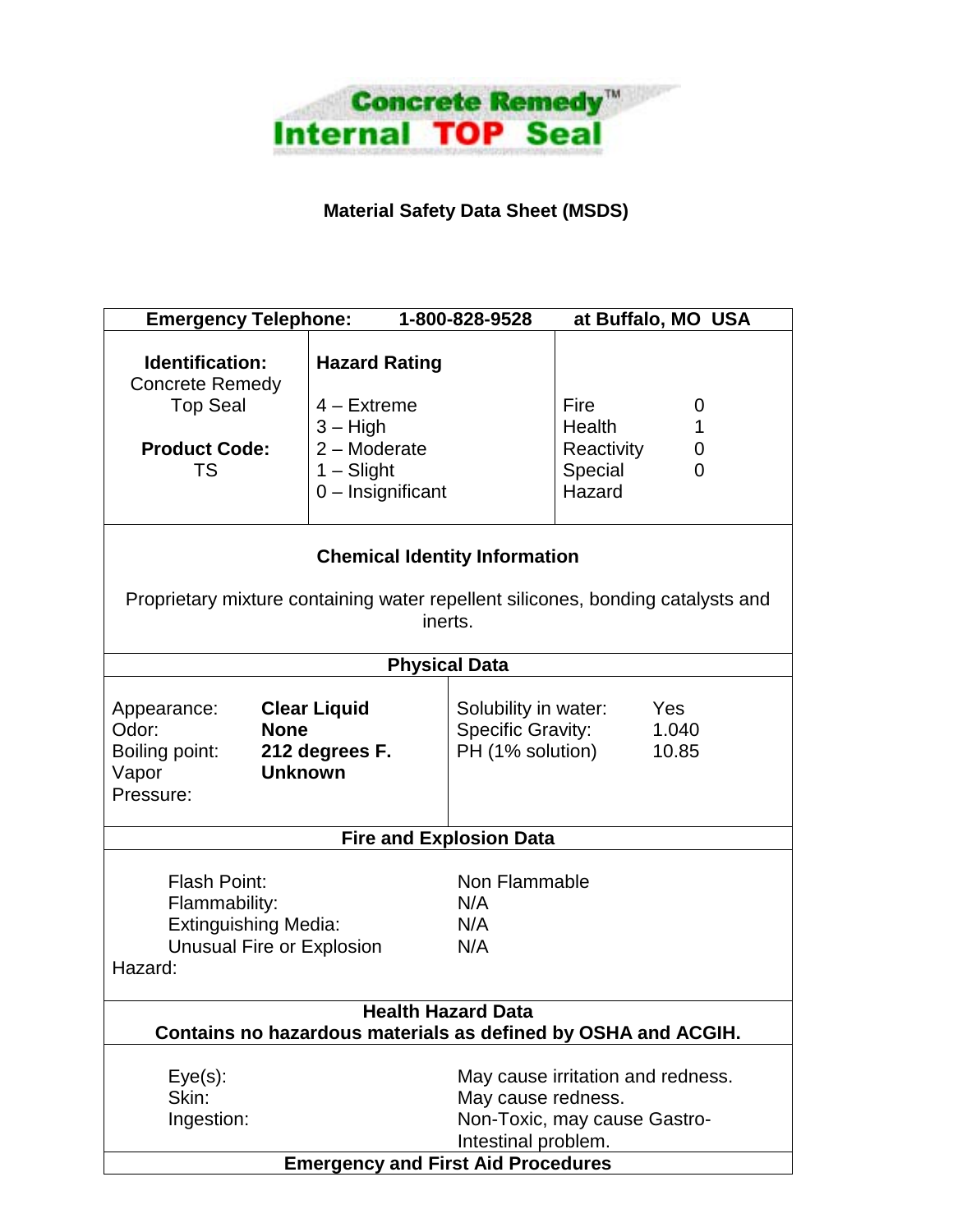| Eye Contact: Flush with cool clean running water for at least 15 minutes.<br>If irritation persists, get medical attention.                                                                                                                                                                                                                                                                                                                                          |                                                                                                                                              |  |  |  |  |  |
|----------------------------------------------------------------------------------------------------------------------------------------------------------------------------------------------------------------------------------------------------------------------------------------------------------------------------------------------------------------------------------------------------------------------------------------------------------------------|----------------------------------------------------------------------------------------------------------------------------------------------|--|--|--|--|--|
|                                                                                                                                                                                                                                                                                                                                                                                                                                                                      | <b>Skin Contact:</b> Flush exposed area with clean, running water for at least<br>15 minutes. If irritation persists, get medical attention. |  |  |  |  |  |
| Ingestion:<br>immediately.                                                                                                                                                                                                                                                                                                                                                                                                                                           | Do not induce vomiting. Dilute with large amounts of water<br>and weak vinegar or orange juice. Get medical attention                        |  |  |  |  |  |
|                                                                                                                                                                                                                                                                                                                                                                                                                                                                      | <b>Special Protection Information</b>                                                                                                        |  |  |  |  |  |
| <b>Protective Gloves:</b><br>Rubber gloves recommended<br>Goggles recommended<br>Eye Protection:<br><b>Respiratory Protection:</b><br><b>None</b><br>Local Exhaust:<br>Good ventilation<br><b>None</b><br>Other Equipment:                                                                                                                                                                                                                                           |                                                                                                                                              |  |  |  |  |  |
|                                                                                                                                                                                                                                                                                                                                                                                                                                                                      | <b>Reactivity Data</b>                                                                                                                       |  |  |  |  |  |
| Incompatible Materials:<br>Stability:<br>Hazardous Polymerization:<br>Hazardous Decomposition:                                                                                                                                                                                                                                                                                                                                                                       | Do not mix with other chemicals<br><b>Stable</b><br>Will not occur<br><b>None</b>                                                            |  |  |  |  |  |
| <b>Spill or Leak Procedures</b>                                                                                                                                                                                                                                                                                                                                                                                                                                      |                                                                                                                                              |  |  |  |  |  |
| With small spills or leaks use absorbent material such as sawdust,<br>vermiculite or sand. Larger spills dilute with large amounts of water,<br>before flushing to sewer or drain according to local, state and/or federal<br>regulations.                                                                                                                                                                                                                           |                                                                                                                                              |  |  |  |  |  |
| <b>Special Information</b>                                                                                                                                                                                                                                                                                                                                                                                                                                           |                                                                                                                                              |  |  |  |  |  |
| Keep container closed when not in use. Store away from heat and do not freeze.<br>Keep out of reach of children.                                                                                                                                                                                                                                                                                                                                                     |                                                                                                                                              |  |  |  |  |  |
| The information contained herein is, to the best of our knowledge and belief,<br>accurate. However, since the conditions of handling and use are beyond our<br>control, we make no guarantee of results, and accept no liability for damages<br>incurred by use of this material. It is the responsibility of the user to comply with<br>all applicable federal and local laws. All chemicals may present unknown health<br>hazards and should be used with caution. |                                                                                                                                              |  |  |  |  |  |

 $\overline{1}$ 

**Prepared October 25, 2006**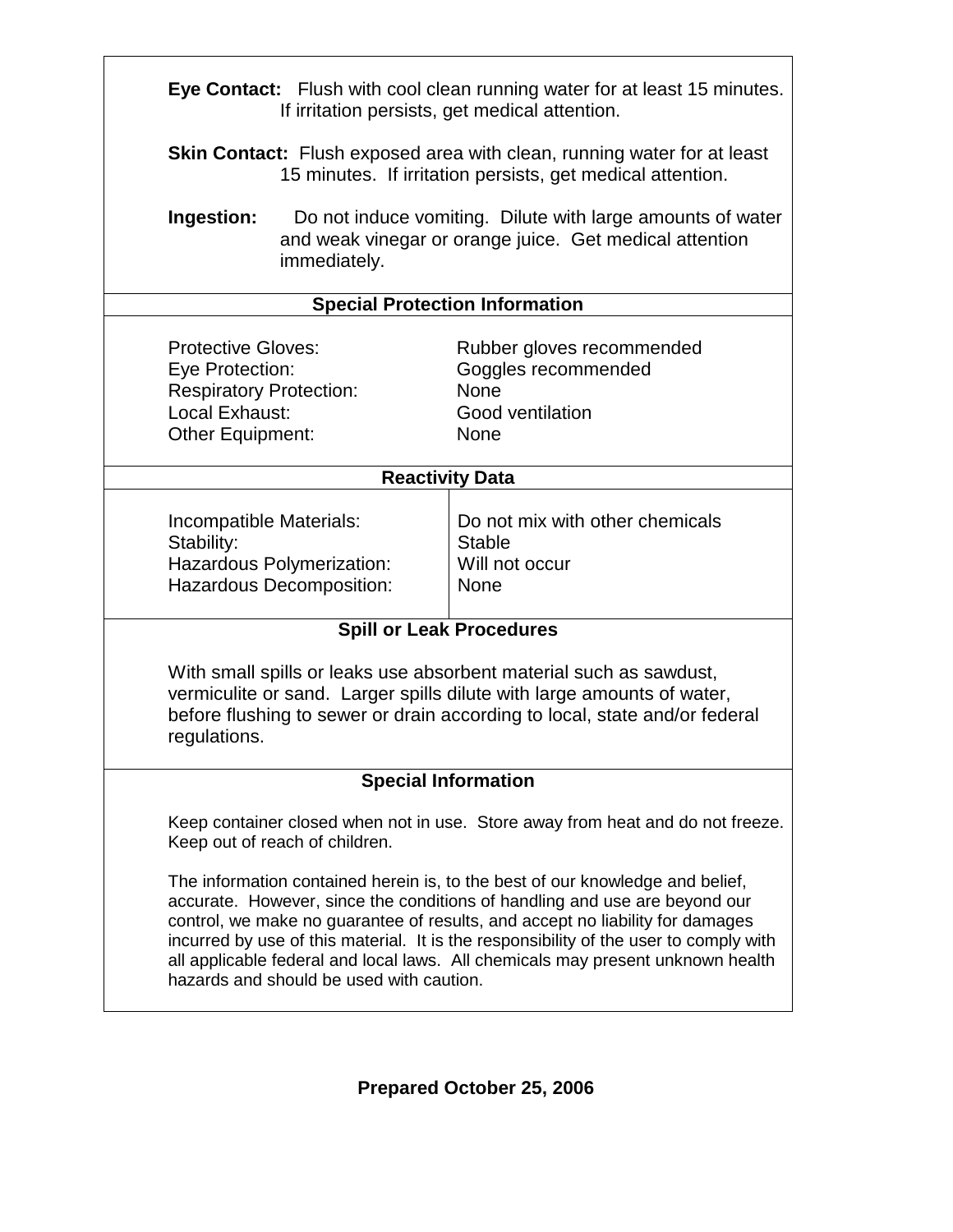

#### **Material Safety Data Sheet (MSDS)**

| at Buffalo, MO USA<br><b>Emergency Telephone:</b><br>1-800-828-9528                                                                               |                                                                                       |                                                                                              |                                                       |                  |  |  |
|---------------------------------------------------------------------------------------------------------------------------------------------------|---------------------------------------------------------------------------------------|----------------------------------------------------------------------------------------------|-------------------------------------------------------|------------------|--|--|
| Identification:<br>Concrete Remedy's<br><b>PetraWood</b><br><b>Product Code:</b>                                                                  | <b>Hazard Rating</b><br>$4 -$ Extreme<br>$3 - High$<br>$2 -$ Moderate<br>$1 -$ Slight |                                                                                              | <b>Fire</b><br><b>Health</b><br>Reactivity<br>Special | 0<br>1<br>0<br>0 |  |  |
| <b>PW</b>                                                                                                                                         | $0$ – Insignificant                                                                   |                                                                                              | Hazard                                                |                  |  |  |
| <b>Chemical Identity Information</b><br>Proprietary mixture no hazardous ingredients.                                                             |                                                                                       |                                                                                              |                                                       |                  |  |  |
|                                                                                                                                                   |                                                                                       | <b>Physical Data</b>                                                                         |                                                       |                  |  |  |
| <b>Clear Liquid</b><br>Appearance:<br>Odor:<br><b>None</b><br>Boiling point:<br>212 degrees F.<br>Vapor<br><b>Unknown</b><br>Pressure:            |                                                                                       | Solubility in water:<br>Yes<br><b>Specific Gravity:</b><br>1.094<br>PH (1% solution)<br>8.96 |                                                       |                  |  |  |
| <b>Fire and Explosion Data</b>                                                                                                                    |                                                                                       |                                                                                              |                                                       |                  |  |  |
| Non Flammable<br><b>Flash Point:</b><br>Flammability:<br>N/A<br><b>Extinguishing Media:</b><br>N/A<br>Unusual Fire or Explosion<br>N/A<br>Hazard: |                                                                                       |                                                                                              |                                                       |                  |  |  |
| <b>Health Hazard Data</b><br>Contains no hazardous materials as defined by OSHA and ACGIH.                                                        |                                                                                       |                                                                                              |                                                       |                  |  |  |
|                                                                                                                                                   |                                                                                       |                                                                                              |                                                       |                  |  |  |
| $Eye(s)$ :                                                                                                                                        |                                                                                       | May cause irritation and redness.                                                            |                                                       |                  |  |  |
| Skin:<br>Ingestion:                                                                                                                               |                                                                                       | May cause redness.                                                                           |                                                       |                  |  |  |
| Non-Toxic, may cause Gastro-<br>Intestinal problem.                                                                                               |                                                                                       |                                                                                              |                                                       |                  |  |  |
|                                                                                                                                                   | <b>Emergency and First Aid Procedures</b>                                             |                                                                                              |                                                       |                  |  |  |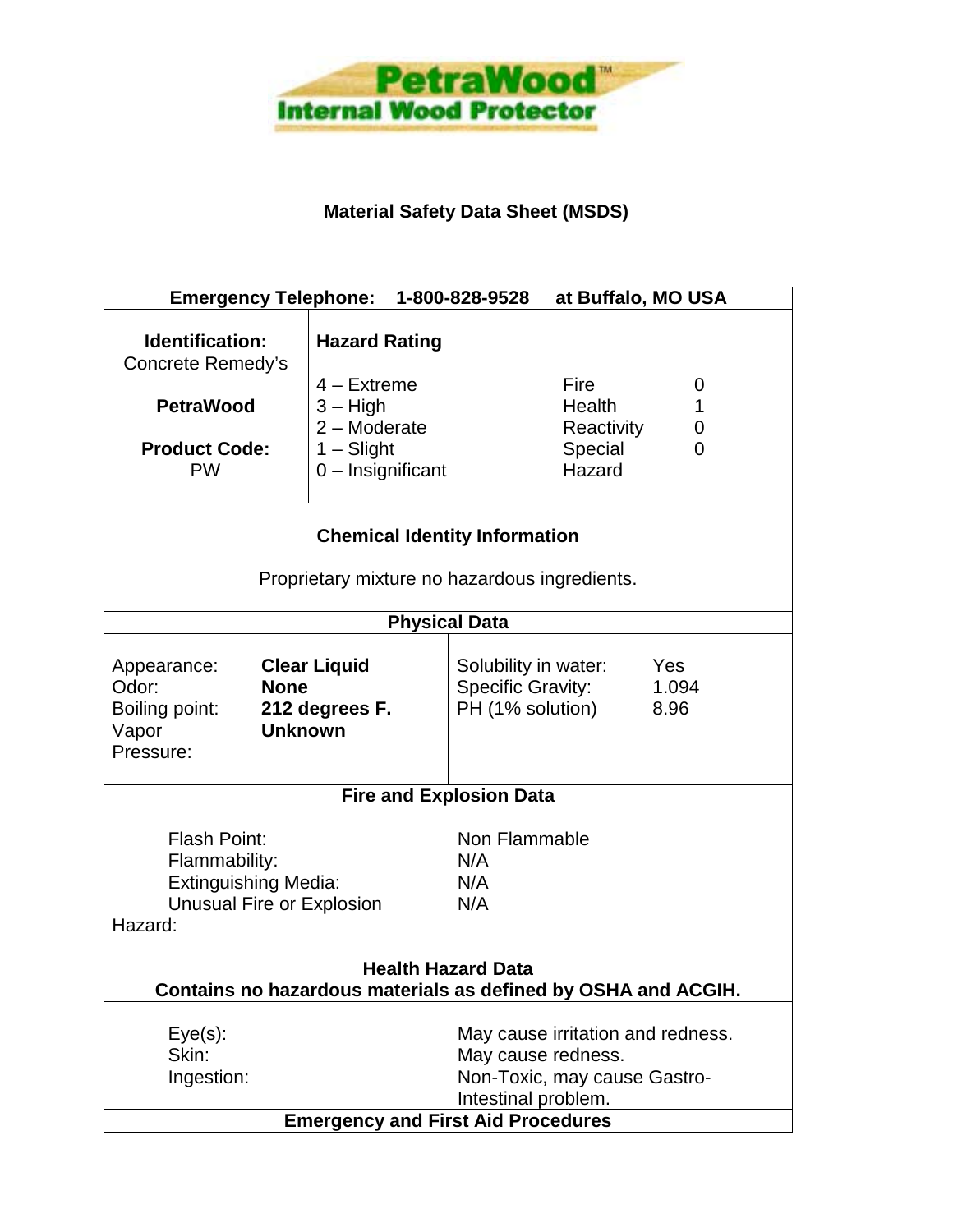| Eye Contact: Flush with cool clean running water for at least 15 minutes.<br>If irritation persists, get medical attention.                                                                                                                                                                                                                                                                                                                                             |                                                                                                                                              |  |  |  |  |  |
|-------------------------------------------------------------------------------------------------------------------------------------------------------------------------------------------------------------------------------------------------------------------------------------------------------------------------------------------------------------------------------------------------------------------------------------------------------------------------|----------------------------------------------------------------------------------------------------------------------------------------------|--|--|--|--|--|
|                                                                                                                                                                                                                                                                                                                                                                                                                                                                         | <b>Skin Contact:</b> Flush exposed area with clean, running water for at least<br>15 minutes. If irritation persists, get medical attention. |  |  |  |  |  |
| Ingestion:<br>immediately.                                                                                                                                                                                                                                                                                                                                                                                                                                              | Do not induce vomiting. Dilute with large amounts of water<br>and weak vinegar or orange juice. Get medical attention                        |  |  |  |  |  |
| <b>Special Protection Information</b>                                                                                                                                                                                                                                                                                                                                                                                                                                   |                                                                                                                                              |  |  |  |  |  |
| <b>Protective Gloves:</b><br>Rubber gloves recommended<br>Goggles recommended<br>Eye Protection:<br><b>Respiratory Protection:</b><br>None<br>Local Exhaust:<br>Good ventilation<br><b>Other Equipment:</b><br><b>None</b>                                                                                                                                                                                                                                              |                                                                                                                                              |  |  |  |  |  |
| <b>Reactivity Data</b>                                                                                                                                                                                                                                                                                                                                                                                                                                                  |                                                                                                                                              |  |  |  |  |  |
| Do not mix with other chemicals<br>Incompatible Materials:<br>Stability:<br><b>Stable</b><br>Hazardous Polymerization:<br>Will not occur<br>Hazardous Decomposition:<br><b>None</b>                                                                                                                                                                                                                                                                                     |                                                                                                                                              |  |  |  |  |  |
| <b>Spill or Leak Procedures</b>                                                                                                                                                                                                                                                                                                                                                                                                                                         |                                                                                                                                              |  |  |  |  |  |
| With small spills or leaks use absorbent material such as sawdust,<br>vermiculite or sand. Larger spills dilute with large amounts of water,<br>before flushing to sewer or drain according to local, state and/or federal<br>regulations.                                                                                                                                                                                                                              |                                                                                                                                              |  |  |  |  |  |
| <b>Special Information</b>                                                                                                                                                                                                                                                                                                                                                                                                                                              |                                                                                                                                              |  |  |  |  |  |
| Keep container closed when not in use. Store away from heat and do not<br>freeze. Keep out of reach of children.                                                                                                                                                                                                                                                                                                                                                        |                                                                                                                                              |  |  |  |  |  |
| The information contained herein is, to the best of our knowledge and<br>belief, accurate. However, since the conditions of handling and use are<br>beyond our control, we make no guarantee of results, and accept no<br>liability for damages incurred by use of this material. It is the responsibility<br>of the user to comply with all applicable federal and local laws. All<br>chemicals may present unknown health hazards and should be used with<br>caution. |                                                                                                                                              |  |  |  |  |  |

 $\overline{1}$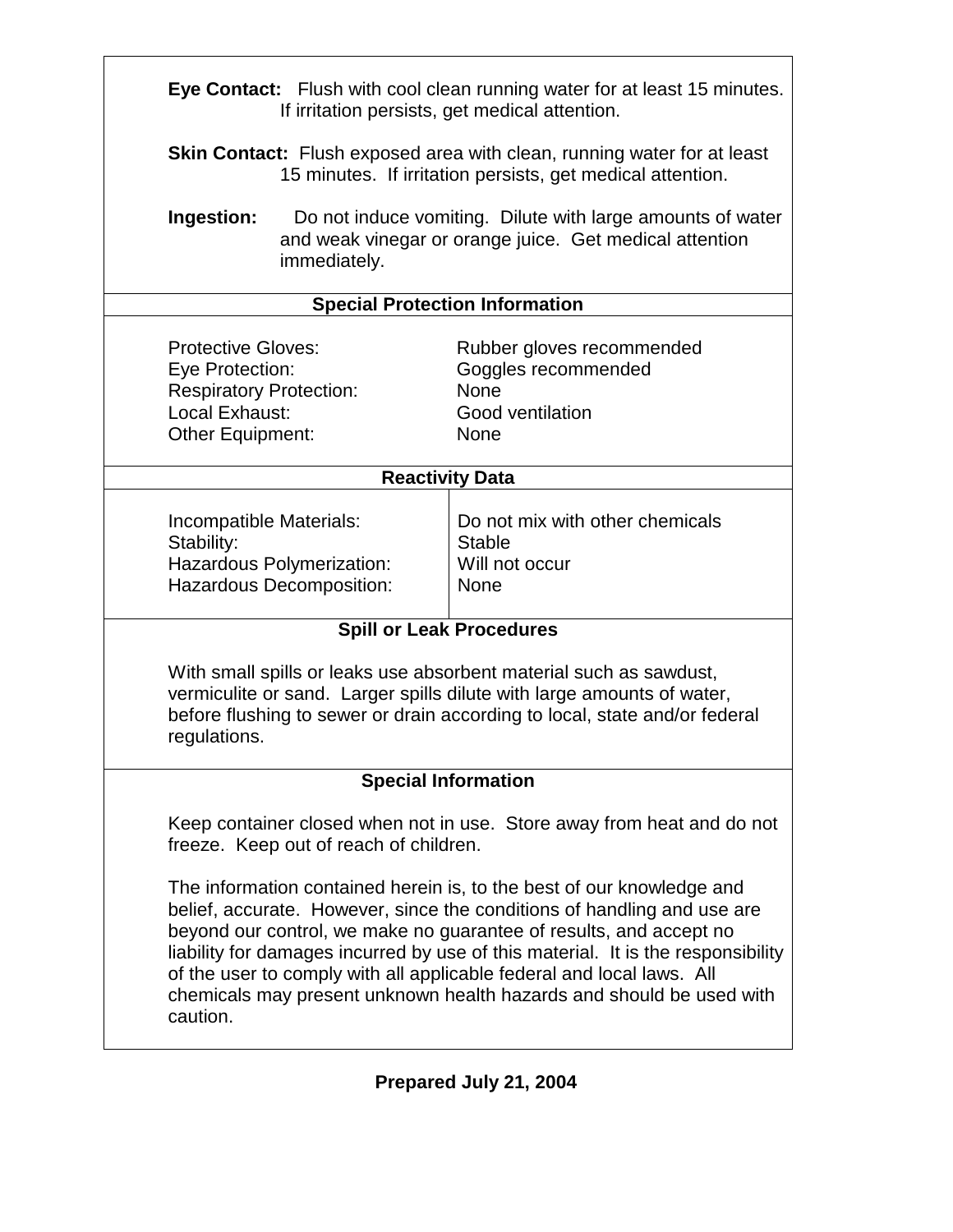

#### **The "A, B, C's" of Applying Deep Seal**

Application Procedures for Low Moisture Content and Low Hydrostatic Pressure:

**Rate of Application:** Typically, coverage on "average" concrete should be at a rate of 150 sq. ft. per gallon. Coverage rate can vary due to different absorption qualities from 150 to 200 sq. ft. per gallon. Before applying, it is a good idea to "calibrate" the application rate. Mark off a 10 x 15 area and apply one gallon of material evenly over the surface. On power troweled or tight surface finishes, mark off a larger area targeted for a higher coverage rate, e.g., 175 sq. ft, or even 200 sq. ft on very tight surfaces. "Calibrating" will give you an "eye" for how much material should be applied—so you will run short, or apply too much material.

**Surface Conditions**: Internal Deep Seal (DS) can be applied to dry surfaces, but, is best applied to damp surfaces. Ensure there is no standing or running water on the surface to be treated.

Be aware of surface temperature. If the concrete or substrate is too warm (I.e. warm to the touch), evaporation will reduce the amount of DS available to penetrate through the slab.

To ensure a minimum of product lost to evaporation, pre-wet or soak the area to be treated with water, spread out or mop up any puddles, and proceed with the DS application when the surface has dried to the "damp" stage.

**Application:** Apply DS liberally (at minimum the predetermined coverage rate) and saturate all areas. Each spray swath should over lap the previous one by half it's width.

To ensure saturation, check areas 15 to 20 minutes after application because porosity will vary (over the area being treated) and some areas will appear to be drying faster.

The recommended procedure is; as soon as the entire area has been covered, go back and go over those areas that are most absorbent and drying fastest, again, at the same speed or rate of spraying.

Do not leave puddles of DS. Use a mop or squeegee to remove any puddles.

Applying water over a DS application will push the DS deeper.

It is recommended the water be applied no sooner than when the surface treated with the DS is no longer wet, but, not yet dry. I.e. Damp.

#### **Testing for number of coats of DS required & Multiple Coat Applications Procedures:**

To determine whether a second application of DS is necessary, tape down several pieces of ordinary, dry sponge or foam rubber, to the slab. Leave for 24 hours, and then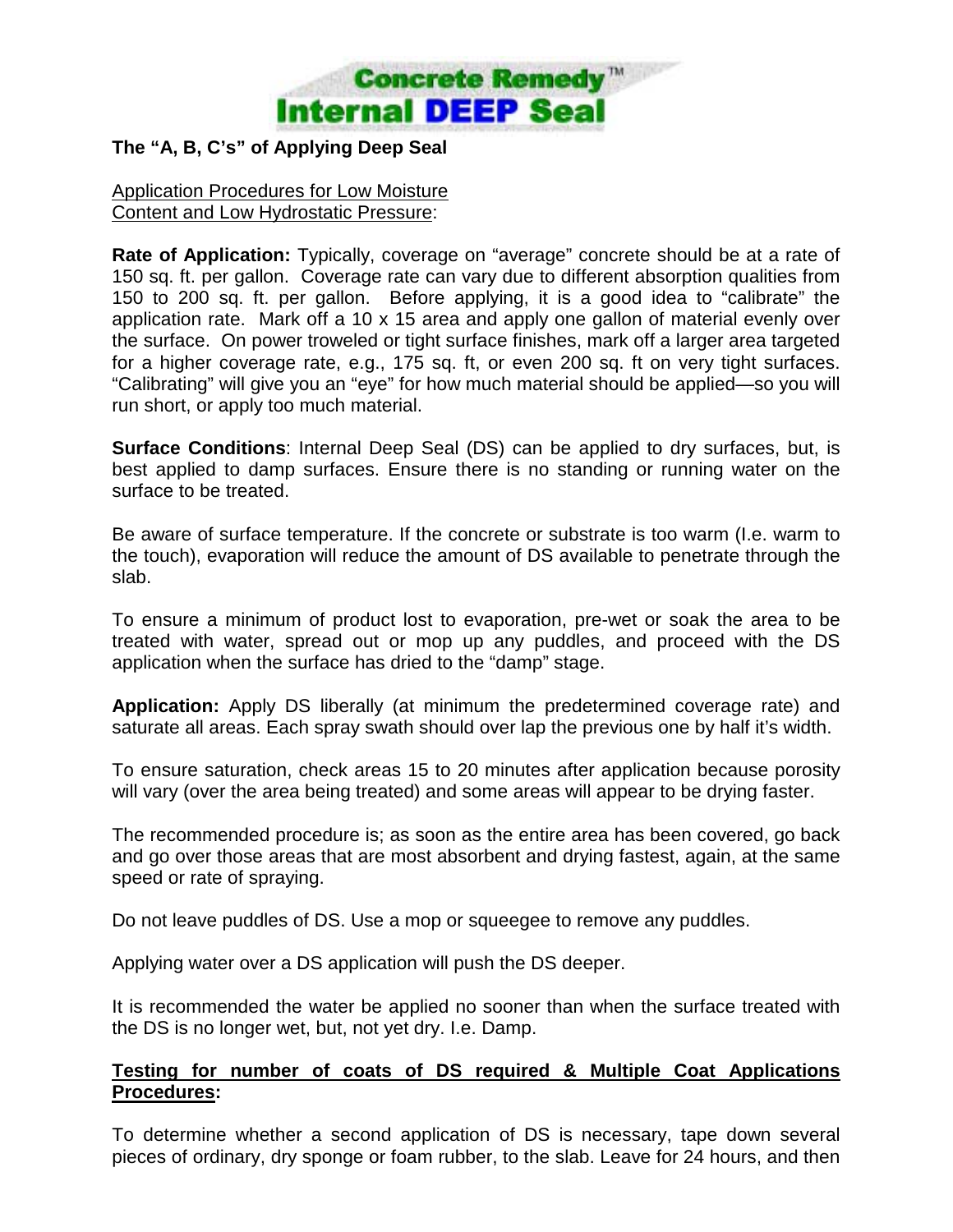remove. If, the slab beneath them or the sponge itself is wet, the slab requires another application of DS.

Taping down 1' x 1' pieces of plastic also works well, as does laying a rubber mat having a smooth underside. If moisture is still coming through the concrete, the area under the sponge, plastic or mat will be darker in color than the uncovered concrete.

The DS for this second application should be applied to saturation again, checking for areas of varying porosity, but, not leaving any puddles. Generally, the second coat will provide a coverage rate of around 275-300 sq. ft. per gallon.

Wait 16 to 24 hours.

Any alkali or leaching that occurs after the second treatment must be flushed off and the slab cleaned thoroughly (and allowed to dry) prior to a re-testing with sponges (if required) to determine the need for any further application of DS.

**Note:** Steps or areas that have been salted over many years, is a good example of a substrate with extraordinary contaminant content. In such cases the process of flushing (after applying DS) to ensure all salts, alkali or contaminants have been pushed to the surface and removed, could involve cycles of daily flushing and drying for 3 to 7 days before no further contaminant appears after drying.

Once the rinsing is no longer flushing anything to the surface, and no further application of DS is required, the treated and flushed surface should be allowed to thoroughly dry for a minimum 24 hours prior to the application of any secondary coatings.

#### **More Thorough Moisture Testing**

In cases where surface coatings, paint, floor covering etc will be applied over the concrete, it is advisable to do thorough moisture testing to insure the slab is within acceptable limits for the subsequent application. Standard Calcium Chloride testing kits can be used. However, to insure accurate readings of slab moisture transmission, a waiting period of 5-7 days is recommended after the last application of DS. Doing Calcium Chloride testing too soon can result in spurious results if the internal gel has not had sufficient time to internally dry.

On vertical, formed surfaces; Apply DS as soon as the forms have been stripped and the surface rubbed, (if required). Apply from the bottom up, going over the area twice to ensure saturation. One such application (to saturation) will usually be sufficient for most requirements.

Sixteen (16) to 24 hours after the first DS application the surface should be thoroughly flushed with clean water, to remove any alkali or contaminants the DS pushes to the surface. Allow surface to dry.

On overhead surfaces, DS is best applied with a sprayer using multiple light applications as required.

The first application should wet the surface. Do not saturate, as dripping will occur.

Back-filling foundations may take place 12 hours after application.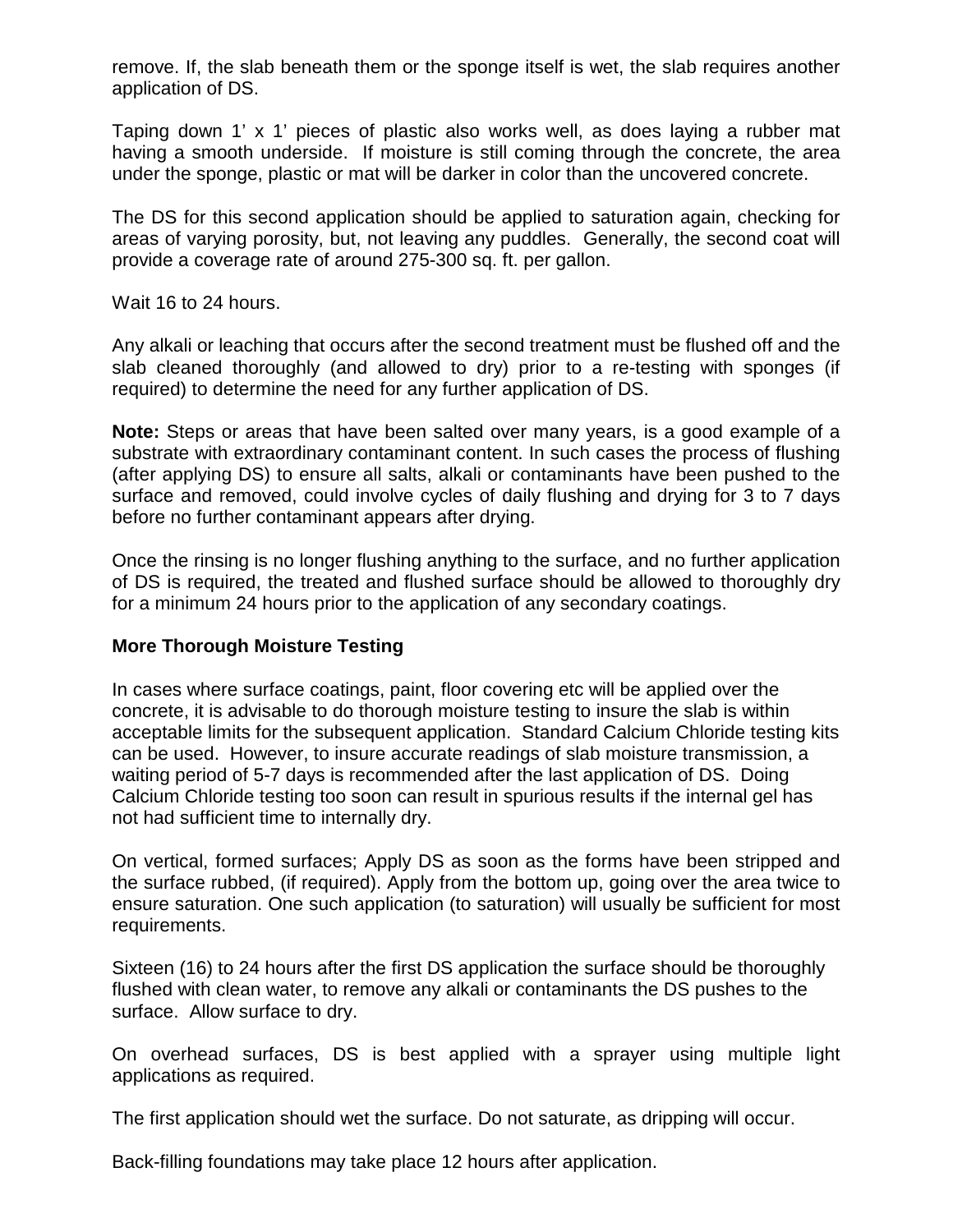Foot traffic is permissible in most cases within 3 hours or when surface appears dry.

#### **Packaging**

- 5 gallon buckets
- 55 gallon barrels

#### **Limitations**

#### **Deep Seal MUST be able to penetrate or soak into the concrete.**

Deep Seal will not work if it cannot penetrate and soak into the substrate. Therefore, all previous coatings, paint, adhesives—any material that will inhibit penetration must be removed. Contact us for help in removing previous coatings.

#### **To Test For Penetration Prior to Application**

Just pour a little water… a few ounces… on the concrete. If it soaks in, then the DS will also soak in. If the water does not penetrate or soak into the concrete it tells you there is a coating or sealer etc blocking the water and the concrete must be cleaned.

Concrete Remedy™ DS should never be applied if the surface temperature is below or going to drop below freezing, (32 degrees F.)

#### **Caution - Please Note:**

- 1. Do not apply DS to any non-alkali bearing material, or glass, glazed surfaces, or aluminum, as etching will occur. Use protective coverings to ensure no over-spray contact or wind carried contact. In case of accidental contact, rinse thoroughly and immediately with water.
- 2. DS is not meant to fill or seal cracks. Contact us for help with methods of filling cracks.
- 3. DS does not stain proof. While DS will not allow penetration of any material below the top 1 to 2 mm of the surface treated (coated), contaminants can penetrate and staining can occur in that top 1 to 2 mm.
- 4. For surfaces not specified in our literature or if you are uncertain as to previous chemical treatments, (on the surface you are considering applying DS to), we recommend that DS be applied to a small test area first.
- 5. If Concrete Remedy™ DS becomes frozen, thaw out completely and shake well to fully remix the material prior to using. Freezing will not harm the product. It has an infinite shelf life if kept in an airtight container.

#### **Disclaimer**

Solving Concrete Problems.com believes this information to be true to the best of our knowledge and our products are of the highest quality and uniform within manufacturing tolerances.

Since no control is exercised over product use, no warranty, expressed or implied, is made as to the suitability of products for a particular use or as to the effect of such use, and no liability is assumed, directly or indirectly.

Buyers and users are always encouraged to conduct their own tests prior to application.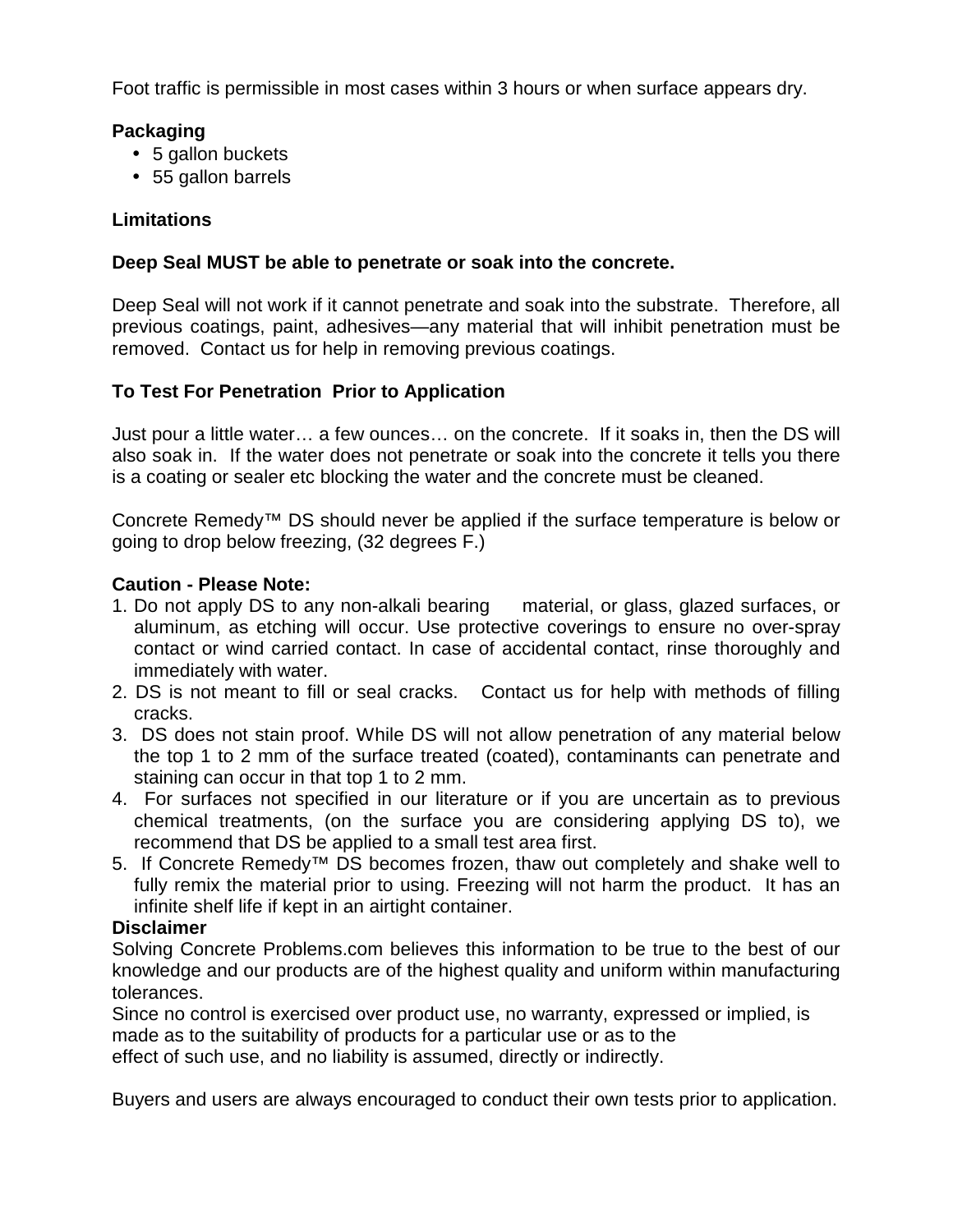

### **Concrete Remedy Top Seal**

Product Description

**Concrete Remedy™ Top Seal is a non-toxic, non-flammable, water based, penetrating surface sealer that completely seals, waterproofs and protects most materials, alkaline and non-alkaline, porous and non-porous.** 

**Top seal is effective as a sealer for stone, cured asphalt, concrete, brick, and many other surfaces. whether applied on surfaces which will be above or below grade.** 

Advantages

- **One coat application**
- **Clean up is with clean water.**
- **Leaves clear, non-glossy finish**
- **Will not alter color or texture**
- **Impervious to penetration of water, grease, oils, acids and salts**
- **Stops pitting, rutting, dusting and molding**
- **Enables easier ice and snow removal**
- **Enables easy clean up of most spills with mild soap and water**

Uses

- **Concrete**
- **Asphalt Shingles**
- **Sidewalks, Curbs and Gutters**
- **Paving Stones**
- **Sewage Treatment Plants**
- **Granaries, Zoo and Barn Floors**
- **Garage Pads and Driveways**
- **Service Stations**
- **Pools and patios**

Surface Preparation

**Previously non-treated, or bare, new concrete needs no prior preparation.** 

**Any existing paint or surface treatment (other than Concrete Remedy™ Deep Seal) must be removed for Concrete Remedy™ Top Seal to be effective.** 

**In problem areas where foreign matters such as grease or oil have penetrated below the surface, apply an appropriate cleaning agent. Flush off this foreign matter with water and allow to dry thoroughly. Several applications of cleaner, depending on strength, may be needed in some cases in order to flush all such**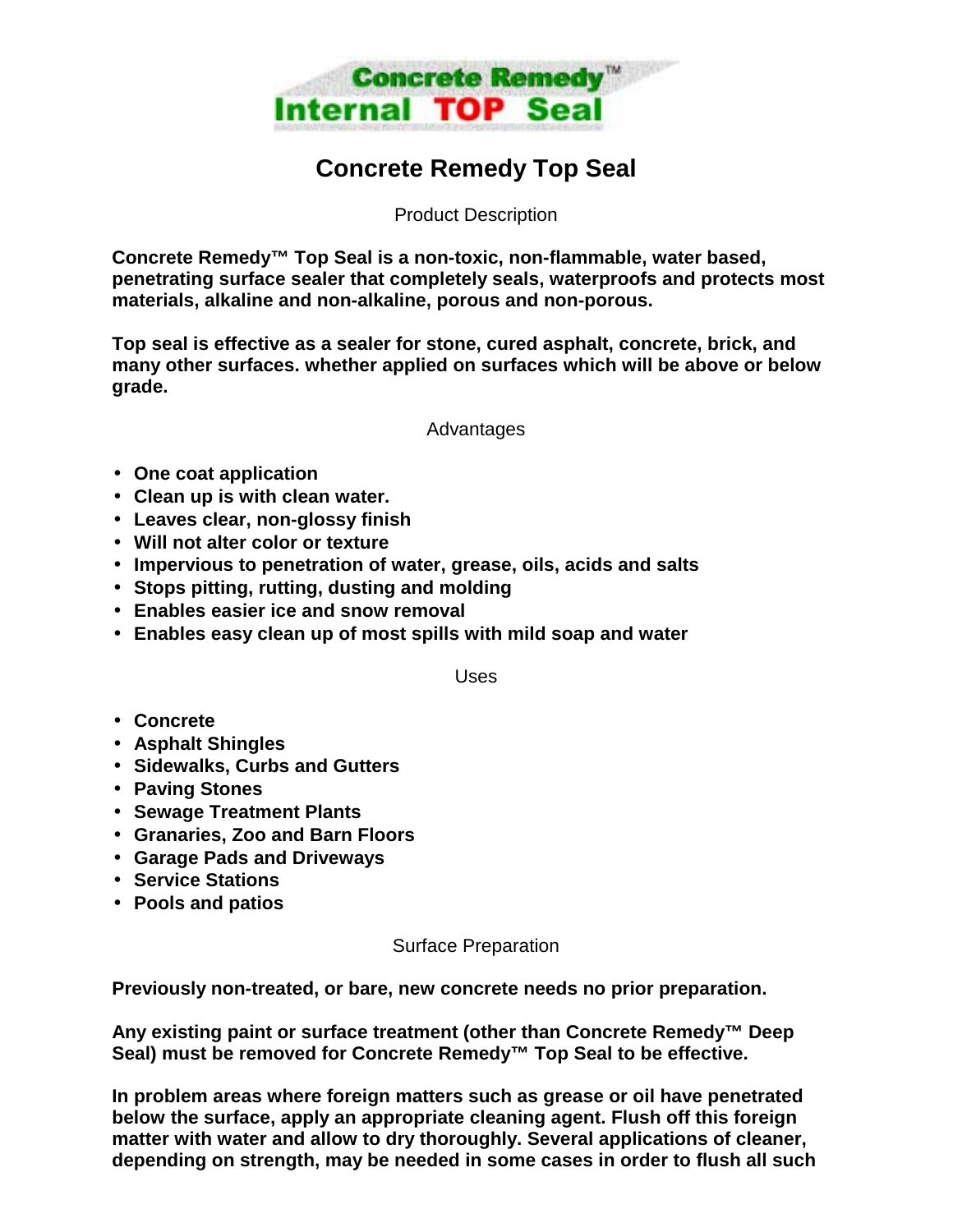**foreign matter to the surface.** 

Note**: While oil, for example, will be removed,** 

 **stains from used motor oil may not.** 

**Prior to applying Top Seal, cracks should be repaired and sealed with a cement based repair, patching and overlay mortar. A variety of patching methods can be used. Ask for assistance if you are unsure.** 

**For concrete surfaces only we recommend that Concrete Remedy™ Internal Deep Seal (DS) be applied after the repair, patching and overlay mortar to ensure the monolithic bonding of the Top Seal to the substrate.** 

Application Equipment

- **Low Pressure (20-60 psi) Sprayer Mop**
- **Mop or Broom**
- **Pour and squeegee**
- **Brush or roller (don't work as well as above)**

#### Mixing

- **1. Concrete Remedy™ Top Seal is pre-mixed at the factory, but, Shake it well before using it, this agitation will ensure Top Seal's effectiveness.**
- 2. **Do not dilute or mix Concrete Remedy™ Top Seal with water or any other liquid. Use only as supplied.**

Application

- **1. Top Seal works best applied to dry surfaces.**
- **2. Apply liberally and saturate all areas. Do not leave any puddles. Spread out any puddles with a soft mop. For maximum absorption, work the Top Seal into the surface with a soft mop.**

Note**: Because there will be varying absorption throughout the area being treated, to ensure saturation in all areas the applicator must periodically look back to observe those areas on the surface where the Top Seal is being absorbed more and saturation has not yet occurred. Before moving on, apply more material to these areas until they will not accept any further Top Seal.** 

- 3. **Do not attempt a second coat after the first coat has dried as a "whiting" could occur between the two coats.**
- 4. **On vertical surfaces, apply from the bottom up.**
- 5. **Top Seal is not meant to seal visible cracks.**
- 6. **Top Seal penetrates and sets within two to four hours after application. Limited foot traffic is permissible after as little as thirty minutes.**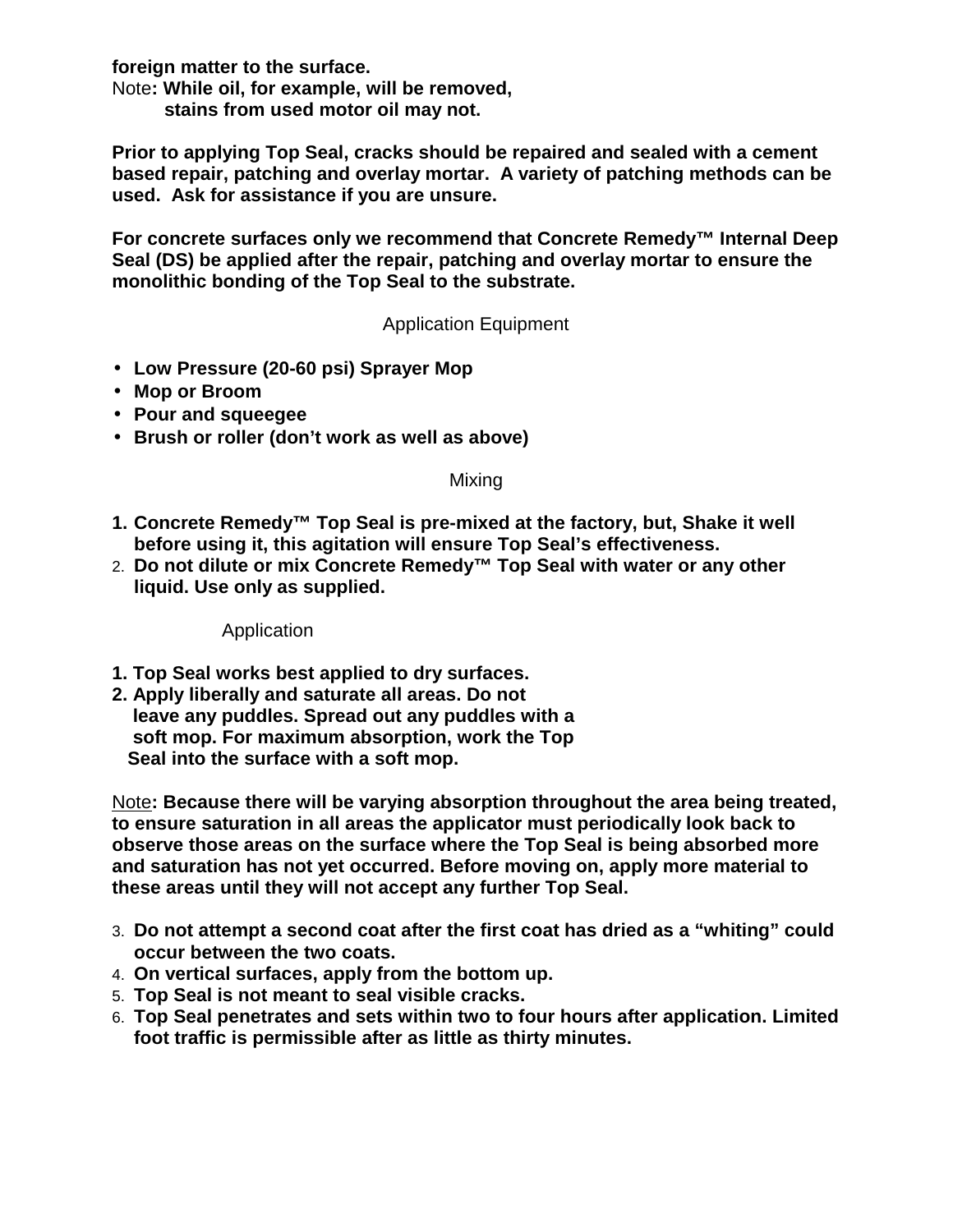#### Coverage Rates

**Coverage rates with Concrete Remedy™ Top Seal depend on the porosity of the surface being treated. Coverage can range from 100 sq. feet per gallon up to 300 sq. feet per gallon.** 

**I.e. Concrete floors finished with a power trowel then treated with Concrete Remedy™ DS will use much less Top Seal than paving stones which have never been treated with anything and have visible pores.** 

**For this reason,** it is always recommended to carry out a test on a small patch of the area to be treated**, so as to predetermine porosity and coverage rates prior to the main application.** 

#### Packaging

- **5 gallon buckets**
- **55 gallon drums**

#### **Limitations**

**Top Seal should not be applied if the surface temperature is below 32 degrees F.** 

Caution - Please Note

- **1.** Do not apply Concrete Remedy™ Top Seal to glass, glazed surfaces, or aluminum, as etching will occur. **In case of accidental contact, rinse thoroughly and immediately with water.**
- 2. **Concrete Remedy™ Top Seal is best applied to completely dry surfaces. "Whiting" may occur if applied to damp surfaces.** DO NOT ALLOW **Top Seal to dry in "pools" or "puddles".**
- 3. **Top seal is not meant to fill or seal visible cracks.**
- 4. **If Concrete Remedy™ Top Seal becomes frozen, thaw out completely and shake well to fully remix the material prior to using. Freezing will not harm the product.**
- 5. **For surfaces not specified in our literature or if you are uncertain as to previous chemical treatments, (to the surface you are considering applying Top Seal to), we recommend that Top Seal be applied to a small test area first.**

#### Disclaimer

**Solving Concrete Problems.com believes this information to be true to the best of our knowledge and our products are of the highest quality and uniform within manufacturing tolerances. Since no control is exercised over product use, no warranty, expressed or implied, is made as to the suitability of products for a particular use or as to the effect of such use, and no liability is assumed, directly or indirectly.** 

Buyers and users are encouraged to conduct their own tests prior to application.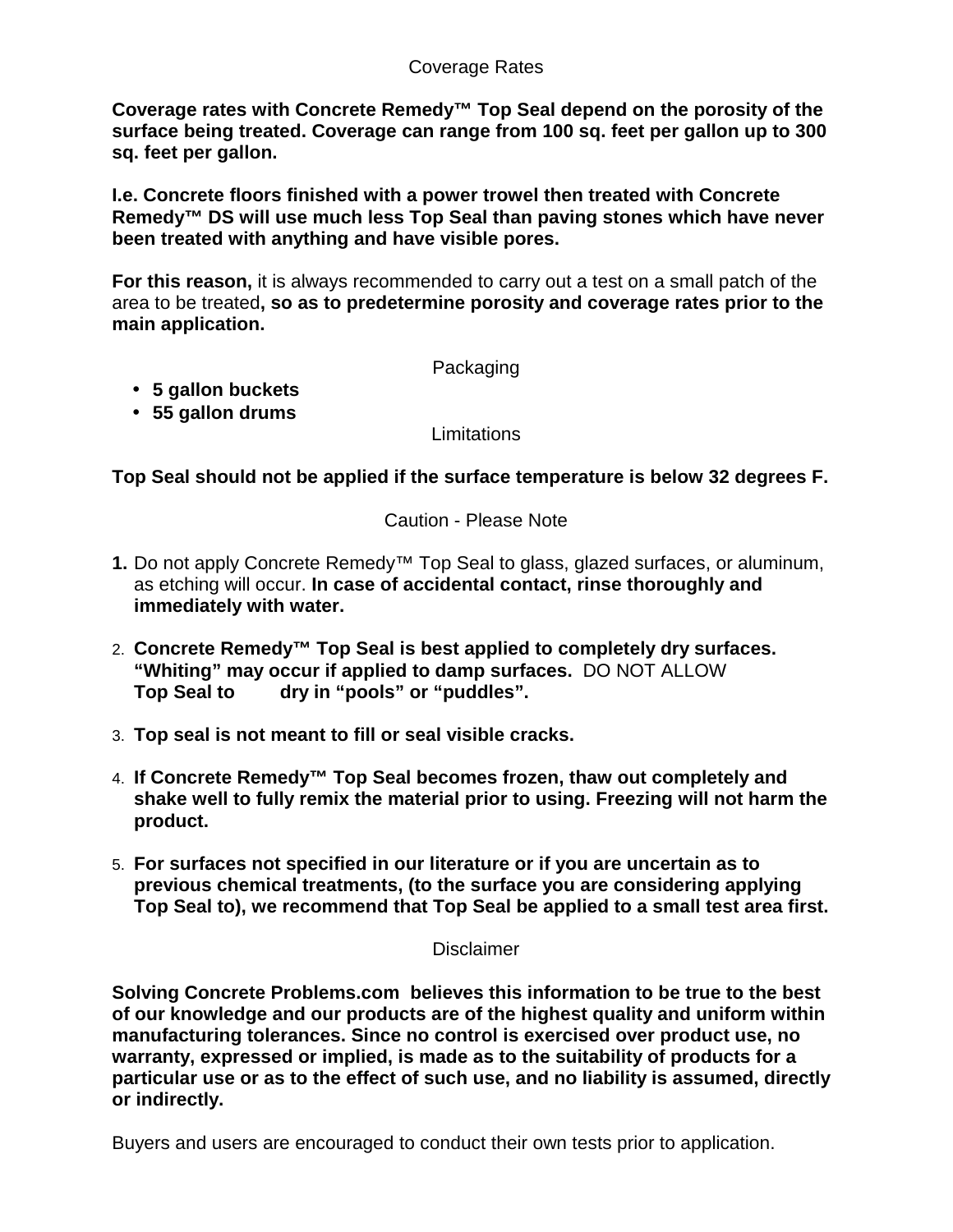Evaluation of a Sample Provided by

Solving Concrete Problems

Utilizing the **CORROSITEX®** Test Method

July 28,2006

# INVlTRO INTERNATIONAL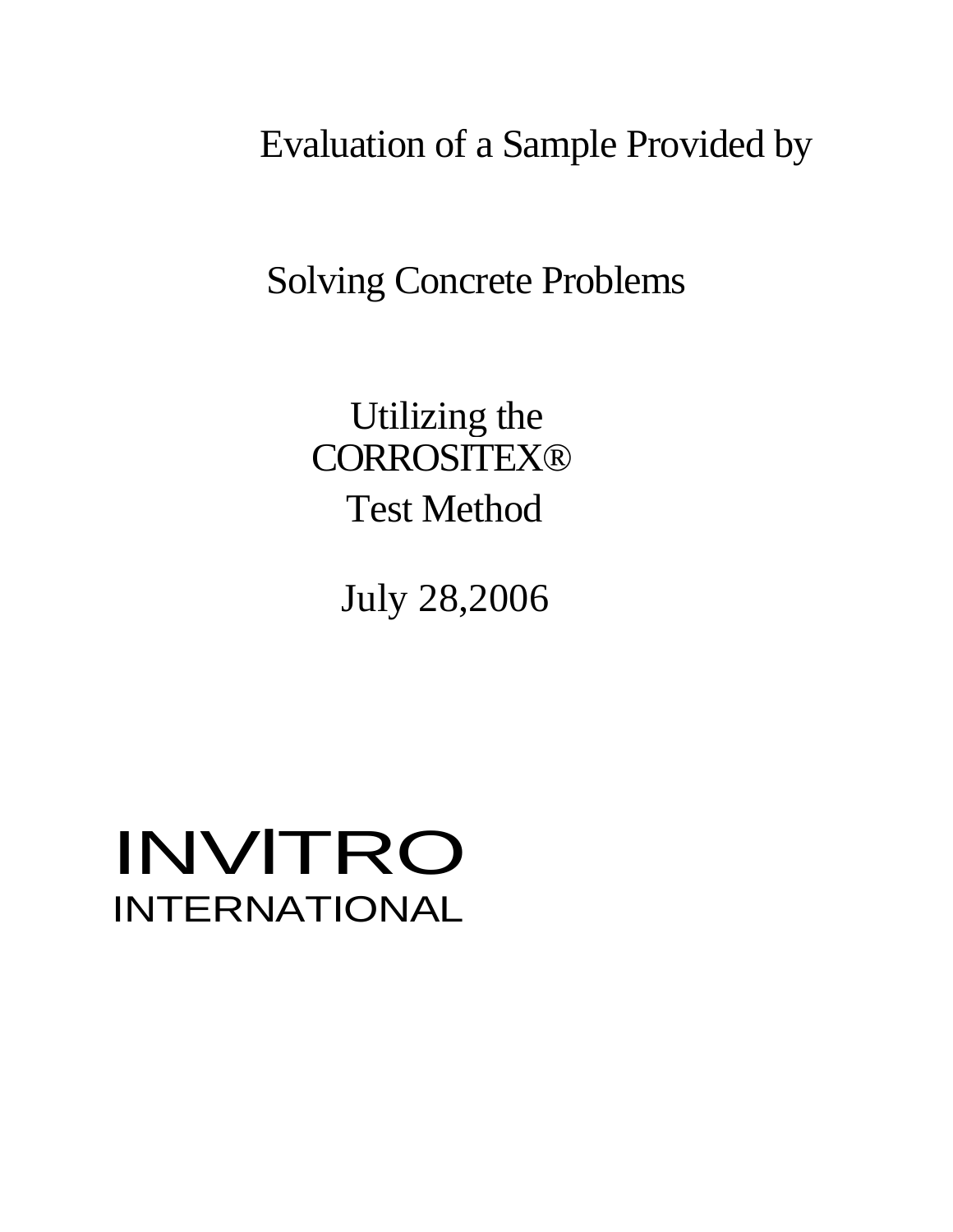#### UTILIZATION OF THE CORROSITEX® TEST METHOD TO EVALUATE A SAMPLE PROVIDED BY SOLVING CONCRETE PROBLEMS

| <b>Completion</b> | <b>July 28,2006</b> |
|-------------------|---------------------|
|                   |                     |

**Date: Client: Solving Concrete Problems 459 State Road C Buffalo, MO 65622** 

**Client Contact: Grant O. Loyd** 

**Phone Number: (800) 828-9528** 

**Testing Laboratory: In Vitro International 17751 Sky Park East, Suite G Irvine, CA 92614 Phone: (949) 851-8356 Fax: (949) 851- 4985**

**Study Technician: Sara** 

**Memije**

**M.S.**

**^- Date**

**Director of R&D, QA:**

**Angela Shu,** 

**Date**

**Approved by: President & CEO of InVitro International, Inc. W. Richard** 

**fon^C^**

**Ulmer**

**Date**

#### EXECUTIVE SUMMARY

**A single sample provided by Solving Concrete Problems was evaluated with the Corrositex'<sup>8</sup> ' test method to determine its corrosive potential and to designate its Packing Group classification. The results of this study may be summarized as follows:**

| Sample                                    | Mean Corrositex * | Packing |
|-------------------------------------------|-------------------|---------|
| <b>Description</b>                        | Time (minutes)    | Group   |
| <b>CONCRETE REMEDY TOP</b><br><b>SEAL</b> | >60               | ΝC      |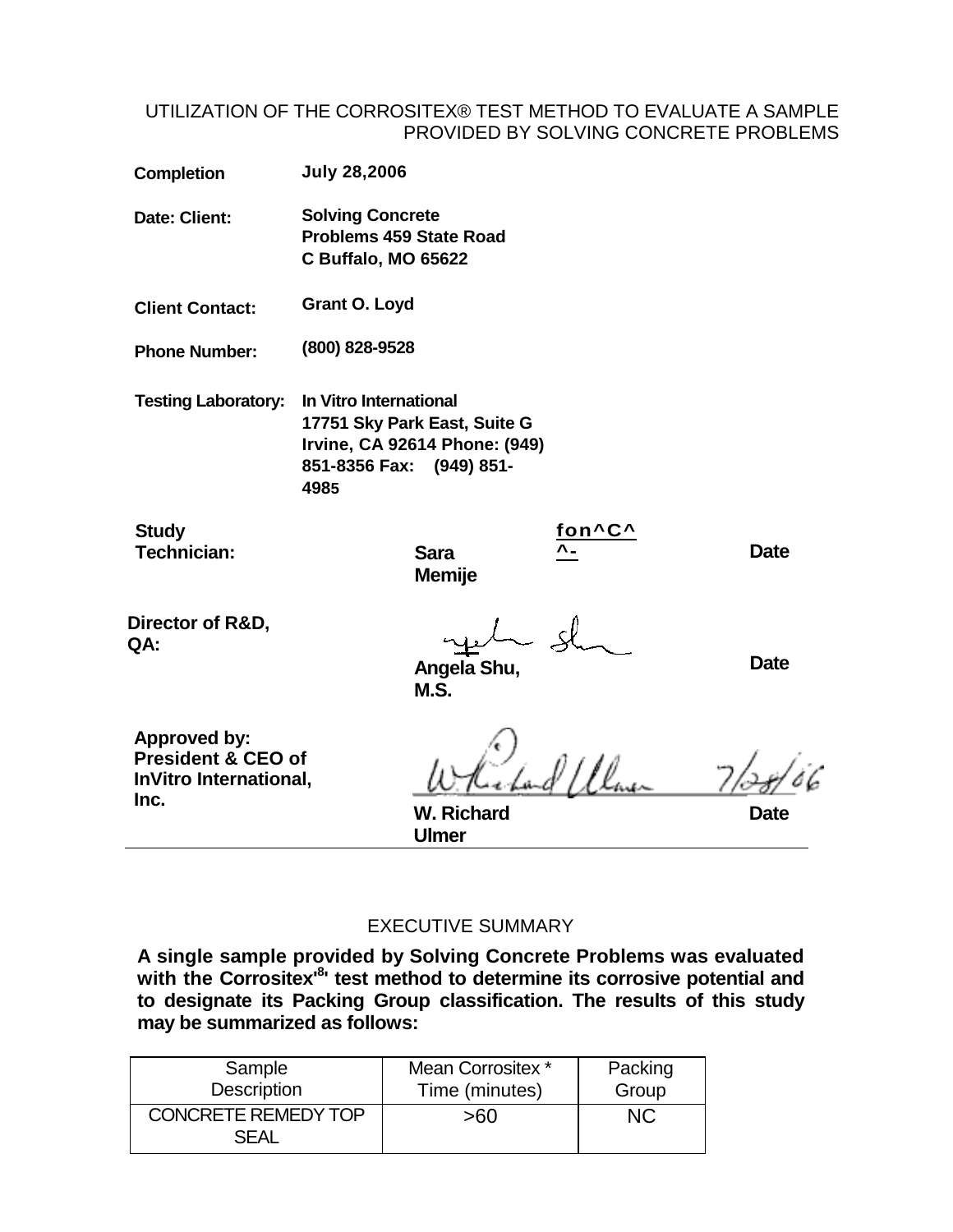#### **EVALUATION OF A SAMPLE PROVIDED BY SOLVING CONCRETE PROBLEMS UTILIZING THE CORROSITEX® TEST METHOD**

#### **STUDY OBJECTIVE**

A single sample provided by Solving Concrete Problems was evaluated with the Corrositex® test method to determine its corrosive potential and to designate its Packing Group classification. To achieve this objective, the sample was subjected to a three-step testing process as described under Materials and Methods.

#### **BACKGROUND**

The Corrositex test is a standardized and reproducible method that can be employed to determine the potential corrosivity and determine the Packing Group classification of specified categories of chemical compounds under the hazardous materials transportation regulations administered by the U.S. Department of Transportation (DOT) and international dangerous goods codes. The Corrositex test predicts the *in vivo* corrosive potential of a chemical compound or mixture by using as an endpoint the time it takes for the chemical to permeate through or destroy a synthetic biobarrier. When the chemical has passed through this biobarrier, a visual change is produced hi a proprietary Chemical Detection System (CDS). This assay system is depicted in Figure 1.

**Figure 1.** A Schematic Diagram Depicting the Biobarrier and Chemical Detection System of the Corrositex ® Test Method

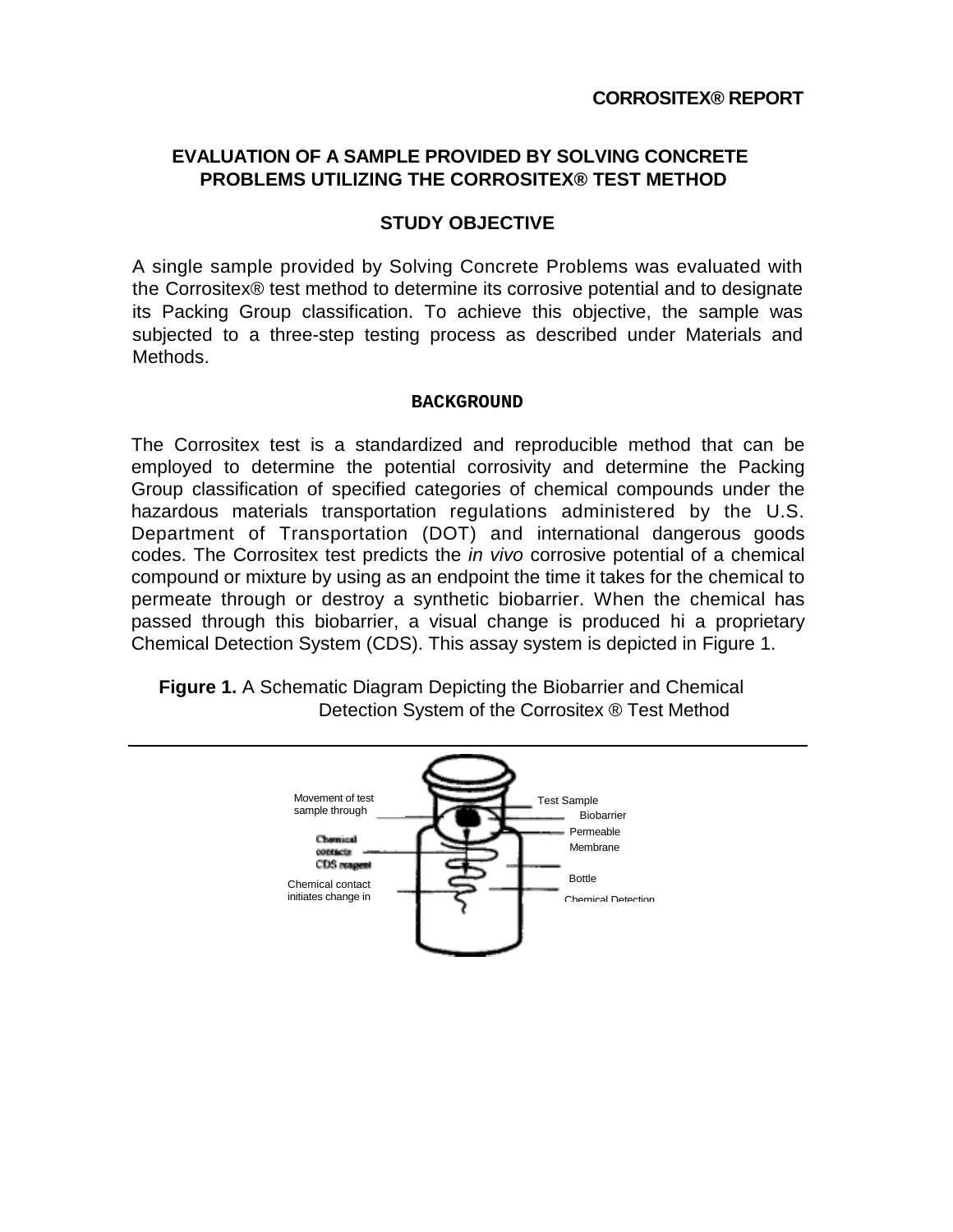#### **MATERIALS/METHODS**

The Corrositex test is performed in three steps. First, a qualification test is done to insure that the test sample and the CDS reagent are compatible. This is achieved by placing either 150 ul of a liquid or 100 mg of a solid into an aliquot of the CDS reagent and observing it for the presence of any detectable change. If a physical or color change is observed, the sample is judged to be compatible with the detection solution and the remainder of the test is performed. The second step of the Corrositex test utilizes appropriate indicator solutions to permit categorization of the test sample as either a Category 1 or Category 2 material. Category 1 materials are typically strong acids/bases, while Category 2 materials are typically weak acids/bases. The third step in the test is performed by applying the test sample to the biobarrier. When the chemical permeates through or destroys the full thickness of this biobarrier, it comes into contact with the CDS which then undergoes a simple color change. This color change is visually observed and the time required for the color change to occur is recorded. As summarized in Table 2 below, the time required to destroy the biobarrier is recorded for four sample replicates and the mean of these replicates is utilized to designate the UN Packing Group classification as I (severe corrosiviry), II (moderate corrosivity), III (mild corrosiviry), or Noncorrosive (NC). Positive and negative controls are analyzed concurrently to confirm the test's validity.

| Table 1. Designation of UN Packing Groups |  |
|-------------------------------------------|--|
|-------------------------------------------|--|

|            | Corrositex Time (minutes)                                            |                 |                 |  |                                                        |  |            |                     |
|------------|----------------------------------------------------------------------|-----------------|-----------------|--|--------------------------------------------------------|--|------------|---------------------|
| Category 1 | $0$ to $3$ min.<br>>60 to 240 min.<br>$>240$ min.<br>$>3$ to 60 min. |                 |                 |  |                                                        |  |            |                     |
| Category 2 |                                                                      | $0$ to $3$ min. | $>3$ to 30 min. |  | >30 to 60 min.                                         |  | $>60$ min. |                     |
|            |                                                                      |                 |                 |  |                                                        |  |            |                     |
|            |                                                                      |                 |                 |  | Packing Group I   Packing Group II   Packing Group III |  |            | <b>Noncorrosive</b> |

#### **Results**

A summary of the results obtained after evaluating the test sample is presented in Table

| <b>IVI#: C3038</b>               | <b>Corrositex Time (minutes)</b> |
|----------------------------------|----------------------------------|
| Sample: CONCRETE REMEDY TOP SEAL | Replicate #1: >60                |
| <b>Cone. Tested: Neat</b>        | Replicate #2: >60                |
| pH": 11.64                       | Replicate #3: $>60$              |
| Category: 2                      | Replicate #4: >60                |
| <b>Packing Group: NC</b>         | $ \text{Mean}\pm\text{SD}:$ >60  |

2. Table 2. Summary of Corrositex \* Test Results

pH is taken at 10% aqueous solution.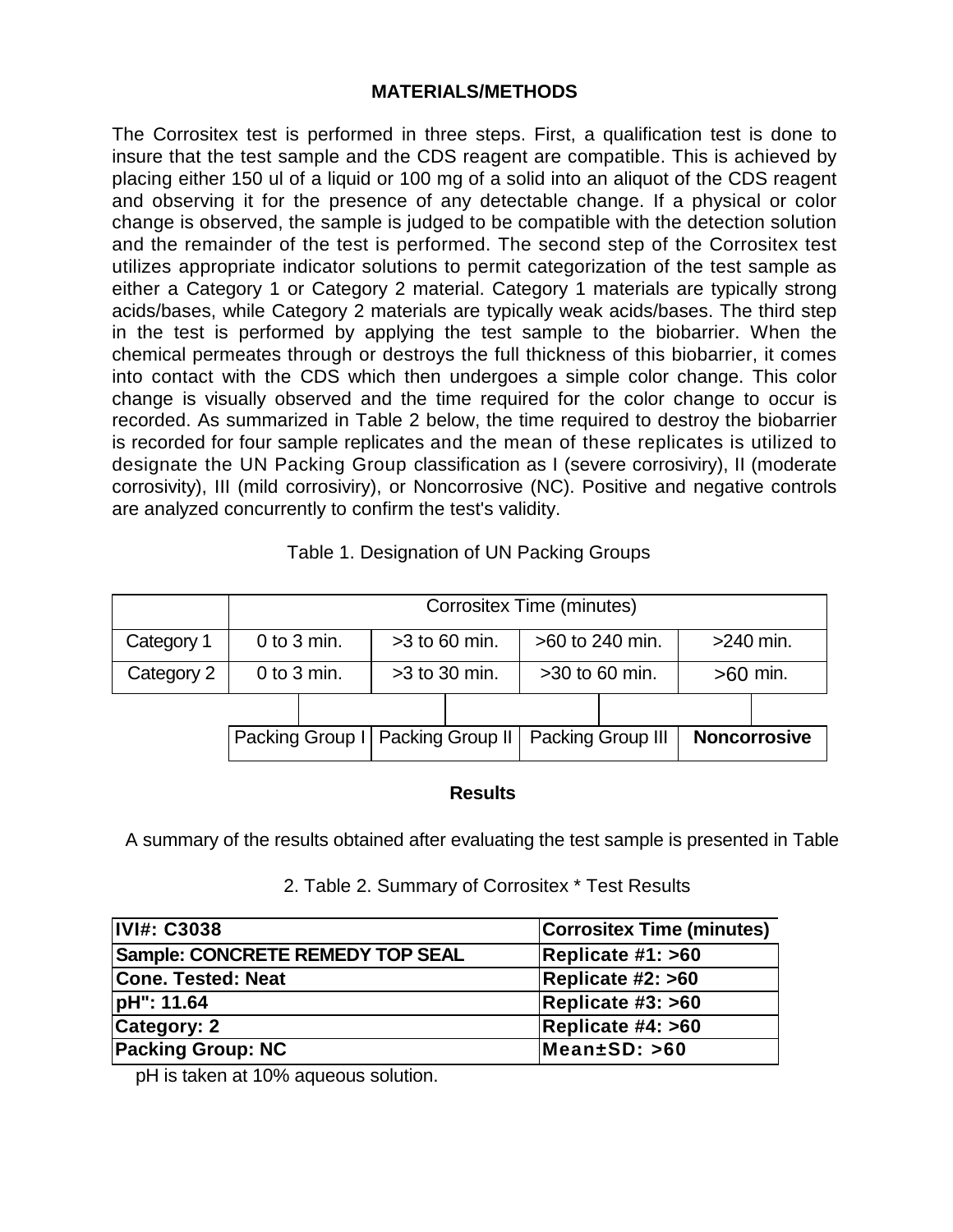#### **DISCUSSION**

A single sample obtained from Solving Concrete Problems was analyzed by the Corrositex method to determine its corrosive potential and Packing Group designation.

The results of this study indicated that the sample was compatible with the Corrositex system and was classified as a Category 2 material.

The results obtained from the evaluation of four replicate samples were highly reproducible, demonstrating that a mean time of > 60 minutes required to destroy the synthetic biobarriers.

**These findings lead to the designation of this sample, CONCRETE REMEDY TOP SEAL, as a Non-corrosive.** 

**Concrete Remedy Products are non hazardous and can be shipped accordingly.**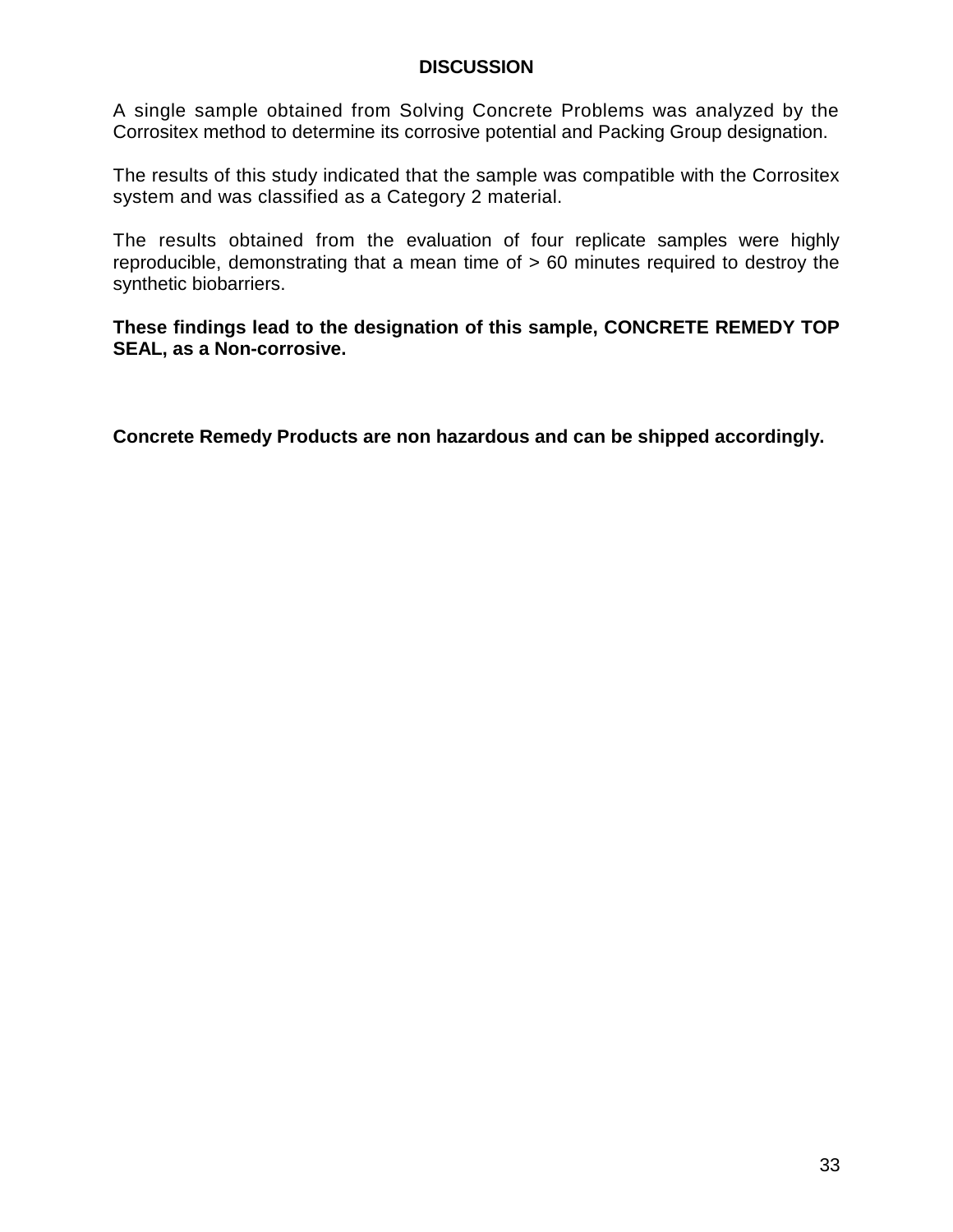### **Concrete Remedy Internal Deep Seal Demonstration**

To see how the alkali activated chemical penetrants (Concrete Remedy™ Deep Seal and PetraWood™) work, you can do this simple demonstration. Here's a brief explanation of how these products work. This demonstration shows customers how the products work.

Concrete Remedy™ Deep Seal and PetraWood™ react with the alkali and lime found in cementitious and wood materials, forming a silica gel, which flows through the material creating more as it goes due to the catalyst in the material. The voids in the concrete or wood are filled with this gel, which eventually sets up hard--like glass (silica). The gel has an affinity for moisture and alkali--it is "pulled" along into and through the material by this reaction.

The result is that the voids in the material to which is it applied are filled, with a permanent, hard material, which prevents water from penetrating the cement or wood. It also strengthens the cement or wood, in effect making it harder. The concrete or wood still breathes, however.

The way Concrete Remedy™ Deep Seal & PetraWood™ work, as well as the results are quite different from ordinary concrete or wood sealants that give protection by virtue of their "presence". Ordinary sealants must be reapplied at intervals because they eventually dissipate due to the effects of weathering (water, sun, contaminants, freeze/thaw cycle) and wear from traffic. You don't have to do that with Concrete Remedy™ Deep Seal and PetraWood™.

Concrete Remedy™ Deep Seal and PetraWood™ stay PERMANENTLY in the material to which they are applied. They are one-time treatments. One way to understand how this works: It is similar to being able to inject liquid-glass into all the pores, voids and channels in concrete or wood and fill them with a hard, permanent material.

#### **Now For The Demonstration**

For this demonstration you will need the following:

- 1. Small plastic glass.
- 2. Baking soda. (Baking soda is basically alkali and lime--present in concrete and wood.)
- 3. Small bottle of Concrete Remedy™ Deep Seal.

#### **Follow These Four Simple Steps**

- 1. Put enough baking soda in the bottom of the plastic glass to cover the bottom--just a couple pinches.
- 2. Shake up the sample bottle of Concrete Remedy™ Deep Seal and pour 1/4 to 1/2" of it into the glass with the baking soda.
- 4. Gently "swish" the Concrete Remedy™ Deep Seal around in the glass.